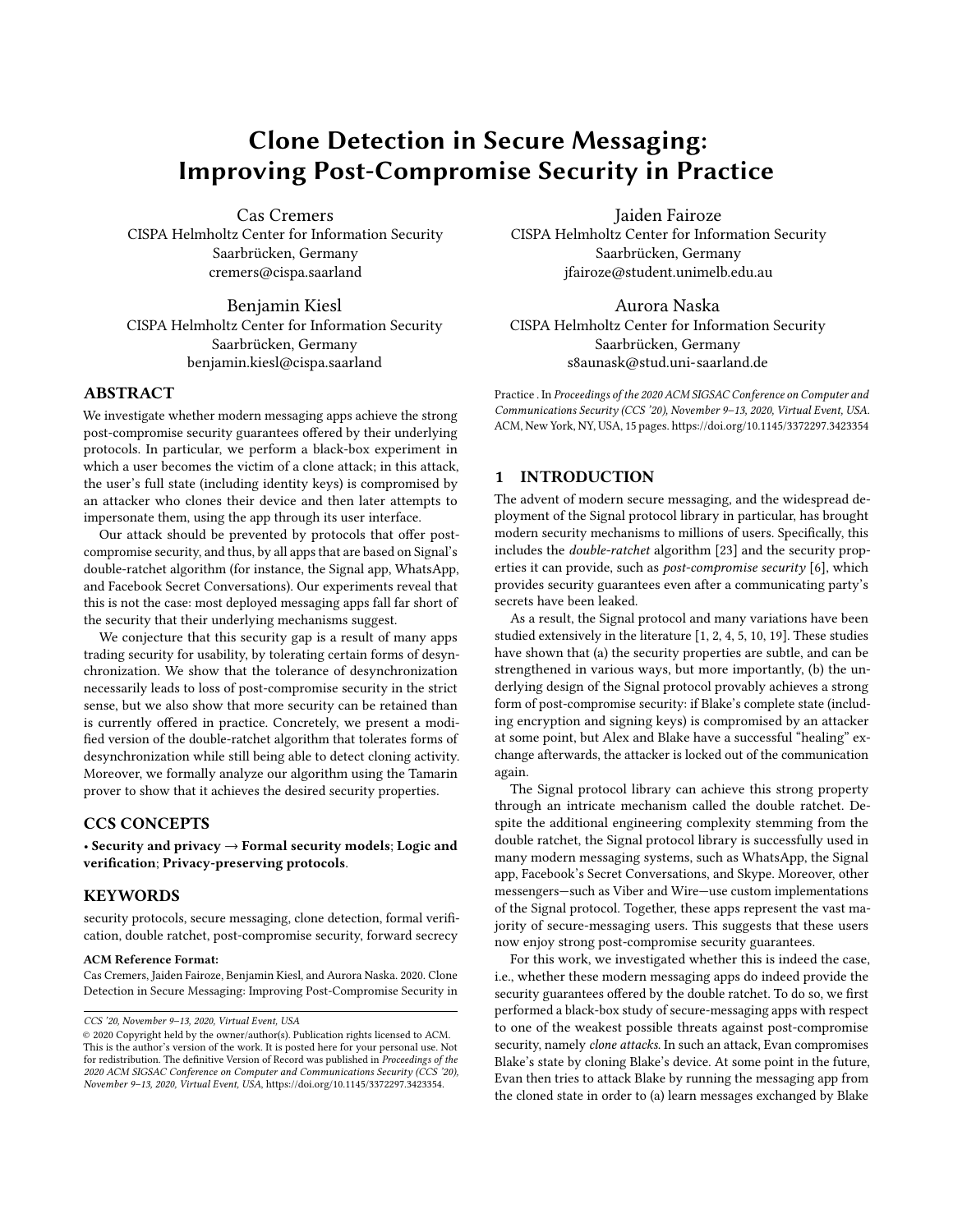and their partner Alex, or (b) inject messages into the communication. Now, if an app does indeed provide post-compromise security, and if Alex and Blake manage to heal before the attack, this attack should be impossible; in other words, post-compromise security should ensure the absence of clone attacks after healing.

We establish that surprisingly, in practice, several of the Signalbased apps offer only partial (or even no) post-compromise security against these relatively simple attacks, in multiple dimensions: some apps provide no practical guarantees for messages post-healing, whereas others provide some form of warning to their users. This suggests that some apps gain very little to no additional security from the complex mechanisms in the Signal protocol library.

We conjecture that these reduced guarantees are the result of mechanisms that trade security for usability: the double ratchet requires intricate synchronization, and real-world deployments may struggle to reliably update and maintain state. If this state is lost, or synchronization fails for some reason, a strict post-compromise security mechanism would block the conversation. While this may be acceptable for security-sensitive users, apps with a wide demographic may instead choose to tolerate desynchronization at the cost of reduced security. In fact, we know from discussions with developers of a popular app that this is the case for their app.

In the second half of this work, we explore the theoretical foundations for this apparent dilemma and provide a solution that tolerates forms of desynchronization while still preventing post-compromise security threats such as clone attacks.

In particular, we show that a messaging system that tolerates certain types of non-malicious synchronization failures cannot achieve full post-compromise security guarantees. We identify and formalize common non-malicious desynchronization behaviors, from which we infer how to design mechanisms that tolerate them without losing all post-compromise security guarantees. We provide a concrete mechanism that detects clone attacks, and formally prove its properties using an automated prover. The soundness proof for our mechanism relies on the assumption that messages arrive in order, meaning that we trade the double-ratchet's message-loss resilience for clone detection.

The main contributions of this paper:

- We conduct an experiment showing that popular messaging apps—in contrast to their underlying protocols—do not provide post-compromise security even under a simple devicecloning attack. We analyze in detail how this impacts the security of messages communicated during and after healing.
- We demonstrate that a protocol cannot achieve post-compromise security if it tolerates certain forms of desynchronization of the communicating parties.
- We propose a desynchronization-tolerant version of Signal's double-ratchet algorithm that allows users to detect when their partner was cloned. For example, for apps that prioritize usability over security, this allows a light-weight response in the specific case of a cloning attack, without introducing warnings for other common failures; for apps with security-savvy users, detecting a clone could lead to a recommendation to generate a new identity key. We analyze our proposed algorithm formally and prove that it achieves sound clone detection.

Our formal models are available from [https://github.com/dr-clone](https://github.com/dr-clone-detection/model)[detection/model.](https://github.com/dr-clone-detection/model)

The rest of this paper is structured as follows. In Section [2,](#page-1-0) we present necessary background as well as related work. In Section [3,](#page-4-0) we present our black-box experiment and discuss its outcomes in detail before we then propose our approach for clone detection—a modified version of the double ratchet—and its formal analysis in Section [4.](#page-7-0) Finally, we summarize our findings in Section [5.](#page-11-2)

## <span id="page-1-0"></span>2 BACKGROUND AND RELATED WORK

### 2.1 Related Security Properties

We briefly review the notions of *post-compromise security* and *for*ward secrecy, which are achieved by Signal's double-ratchet algorithm. Intuitively, the former captures security guarantees after a party was compromised, whereas the latter captures security guarantees before a party was compromised, as illustrated in Figure [1.](#page-2-0)

Post-Compromise Security. The notion of post-compromise security, also known as backward secrecy, future secrecy, and channel healing, informally says that a party A has a security guarantee about communication with another party B, even after B's secrets have been compromised [\[6\]](#page-12-1). Note that post-compromise security does not say that A will have a security guarantee immediately after the compromise; in actual protocols that achieve post-compromise security, A has a security guarantee once some kind of healing has occurred after the compromise of B's secrets.

Even though this might seem unintuitive at first, there are in fact protocols that achieve forms of post-compromise security. As with forward secrecy, how post-compromise security is realized in practice depends on the precise security guarantees a protocol aims to achieve, and in particular, on the actual secrets that are compromised. Two typical cases are session-key compromise and full local-state compromise.

In the case of session-key compromise, only ephemeral cryptographic material is leaked to the attacker. Here, post-compromise security can be provided by a key-evolving scheme, i.e., a mechanism that computes the session key using some secret information from the previous session. For instance, given a key-derivation function KDF (i.e., a one-way function that derives one or more secret keys from its input), the *i*-th session key  $sk_i$  could be computed from the previous session key  $sk_{i-1}$  and a token  $t_i$ . Here, the token  $t_i$ could, for example, be a shared secret established by the two honest parties via a Diffie-Hellman key exchange. If the session key is evolved in this way, the attacker cannot compute a future session key with only the knowledge of the current session key.

In the case of full local-state compromise, all local user data, including long-term keys, is leaked to the attacker. Thus, achieving post-compromise security is much harder in practice. In fact, in the context of secure messaging, it requires the use of public-key cryptography for the derivation of message keys [\[10,](#page-12-4) [19\]](#page-12-5). This is because any key-evolving scheme based on symmetric cryptography satisfies the following: given the previous state and all publicly exchanged information, it is possible to compute the next state.

Forward Secrecy. The notion of forward secrecy, also known as perfect forward secrecy, informally says that ciphertexts that were sent or received prior to the compromise of a party remain secure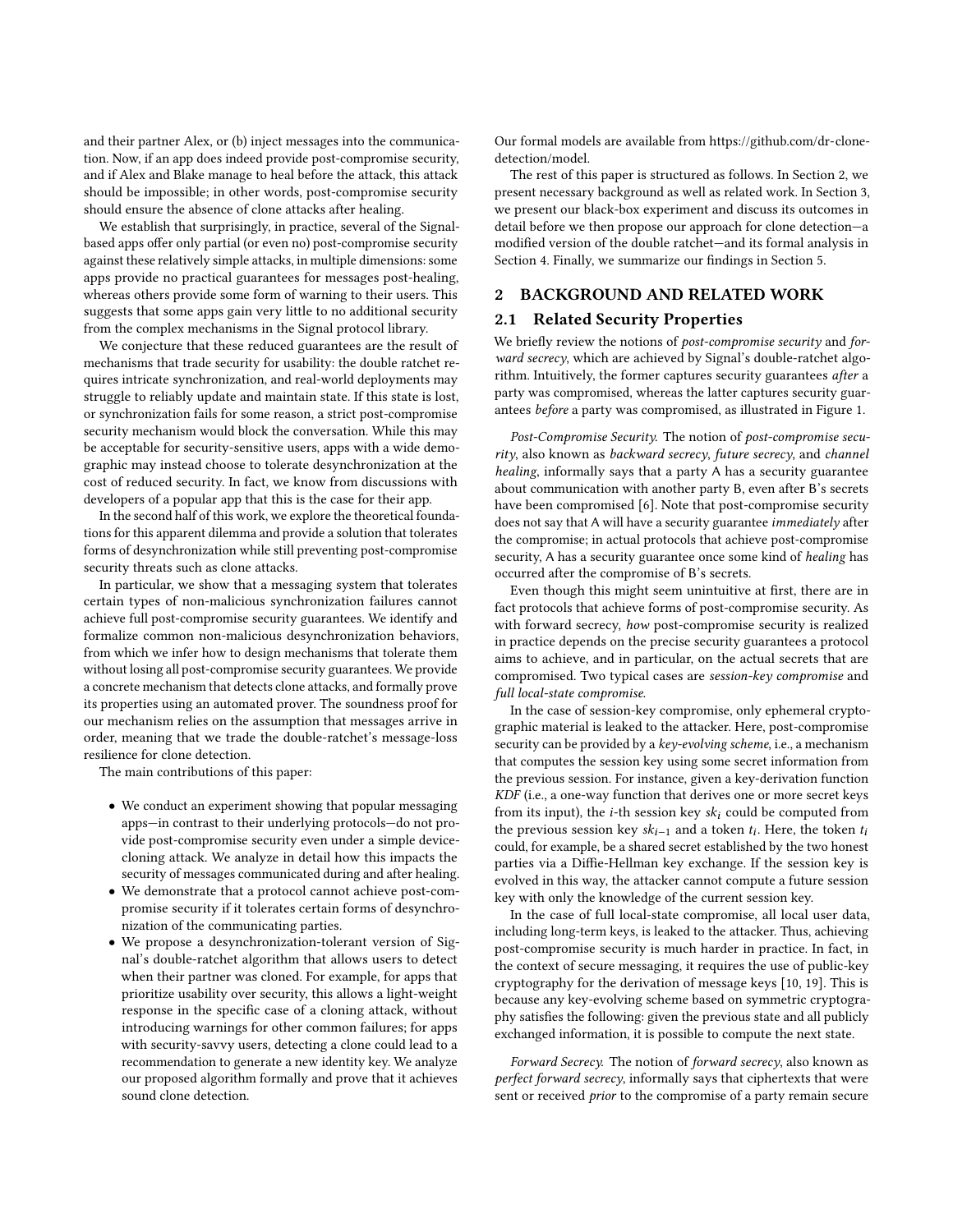<span id="page-2-0"></span>

Figure 1: Post-compromise security and forward secrecy.

after the compromise [\[3,](#page-12-6) [15\]](#page-12-7). For instance, imagine A and B are exchanging encrypted messages until some timepoint  $t$  at which an attacker compromises A by stealing A's secret keys—forward secrecy guarantees that the attacker will not be able to decrypt any of the messages exchanged between  $A$  and  $B$  *before* timepoint  $t$ . The exact mechanism used to provide forward secrecy depends on the level of granularity at which a protocol aims to achieve forward secrecy. Typical levels of granularity are per message or per session.

In the per-message case, forward secrecy can be achieved by evolving the encryption keys for every sent message. This is commonly achieved by deriving new keys from old keys via a one-way function. If keys are regularly updated, messages that were encrypted with previous keys stay secure even if the current key is compromised. Note that other mechanisms that achieve forward secrecy have been proposed in the literature, such as puncturable encryption [\[8,](#page-12-8) [14,](#page-12-9) [16\]](#page-12-10) and time-based methods [\[9\]](#page-12-11).

In the per-session case, the communicating partners exchange ephemeral session keys in typical protocols. Using public-key cryptography, a fresh session key is generated independently of the previous session key, and thus cannot be computed given future session keys. To reduce the expensive public-key operations, parties can derive an initial session key and, similar to the per-message case, evolve it throughout the conversation, e.g., by using a keyderivation function.

#### <span id="page-2-1"></span>2.2 The Double Ratchet

We give a brief overview of Signal's double-ratchet algorithm for secure messaging; for full details, we refer to the official documentation [\[23\]](#page-12-0) or some of the protocol's proofs [\[1,](#page-11-0) [5\]](#page-12-3). As the name already indicates, the double ratchet uses two separate ratchets—the so-called Diffie-Hellman ratchet and the symmetric-key ratchet.

Before the start of a conversation, the two parties, A and B, initialize a session by establishing a common secret called the root key. This is achieved with a separate key-agreement protocol that is not part of the double ratchet; in Signal, the so-called Extended Triple Diffie-Hellman (X3DH) protocol is used [\[20\]](#page-12-12). As part of the initialization,  $B$  also computes a private share  $x$  and a corresponding public share  $g^x$ , and then sends the public share to A. The private and public shares will be important for the Diffie-Hellman ratchet later on. Once they have finished the initialization, A and B can start exchanging messages. The idea is that every message is encrypted and decrypted with a distinct message key, which is derived by both parties from a so-called symmetric chain key that itself is derived from the root key. Thus, there is a hierarchy of keys (root key > symmetric chain key > message key) whereby the Diffie-Hellman ratchet takes care of updating the root key and computing initial symmetric chain keys, whereas the symmetric-key ratchet takes care of updating the symmetric chain keys and deriving new message keys as illustrated in Figure [2.](#page-3-0)

Diffie-Hellman Ratchet. At the highest level of the key hierarchy, a party updates the root key using the Diffie-Hellman ratchet every time they switch between sending and receiving messages. For example, if A has just received one or more messages and then decides to send messages, A first updates their root key; after that, A can then send multiple messages without updating the root key, until they switch to receiving messages again. Likewise, on the opposite side, B switches from sending to receiving and thus updates the root key accordingly.

For the update of the root key, a party first generates a new private share y and a corresponding public share  $g^y$ . Using their partner's current public share  $g^x$  (which they know either from the initialization or from their partner's last message), they then compute a new *shared secret*  $(g^x)^y = g^{xy}$ . After this, they input both the shared secret and the current root key  $rk_{i-1}$  into a keyderivation function KDF, which returns two values, namely the new root key  $rk_i$  and a new *initial* symmetric chain key  $sk_i$  as  $\langle r k_i, s k_i \rangle = KDF(r k_{i-1}, g^{xy})$ . Thus, for every update of the root key, some secret information is added (via the shared secret) to achieve post-compromise security. Importantly, the initial symmetric chain key,  $sk_i$ , is then used in the symmetric-key ratchet, which takes us one level lower in the key hierarchy.

Symmetric-Key Ratchet. The symmetric chain key is used to derive the actual message keys via the symmetric-key ratchet. In particular, whenever a party sends or receives a new message, they derive a distinct message key  $mk_i$  from the symmetric chain key and then also update the symmetric chain key. This is done by simply applying a KDF again:  $\langle sk_{i+1}, mk_{i+1} \rangle = KDF(sk_i)$ . For example, suppose A has just updated their root key with the Diffie-Hellman ratchet and thereby derived an initial symmetric chain key  $sk_0$ . To encrypt a new message, A now derives a message key  $mk_1$  and a new symmetric chain key  $sk_1$  from the initial symmetric chain key by computing  $\langle sk_1, mk_1 \rangle = KDF(sk_0)$ . For their next message, A then derives  $\langle sk_2, mk_2 \rangle = KDF(sk_1)$ . A can now repeatedly do this until they decide to switch from sending to receiving again. Likewise, on the other side, B will derive the message keys in the exact same way. By evolving the symmetric chain keys and the message keys with the KDF, forward secrecy is achieved because the KDF is a one-way function.

Additional Notes on the Shared Secrets. Note that every message must contain the current sender's public share  $g^y$  to allow the receiver to compute the shared secret  $g^{xy}$  required to update the root key. The two parties thus take turns incorporating new secret shares into the root key. To see this, suppose A (who knows B's public share  $g^x$  after initialization) starts as a sender. A derives a new root key  $rk_1$  from the initial root key  $rk_0$  by first generating a pair  $\langle y, g^y \rangle$ , then computing the shared secret  $g^{xy}$ , and finally applying the key-derivation function:  $\langle rk_1, sk_1 \rangle = KDF(rk_0, q^{xy})$ . When B receives A's message, B can also compute  $rk_1$  by computing the shared secret  $g^{xy}$  from  $g^{y}$  and B's own private share x. If B now decides to send a message, B generates  $\langle z, g^z \rangle$  and then computes  $\langle r k_2, s k_2 \rangle$  =  $KDF(r k_1, g^{yz})$ . Consequently, B has replaced the xpart of the initial shared secret  $g^{xy}$  by z. In A's next turn, A would then replace the  $y$ -part by a new secret share, and so on-the shared secret is thus continuously updated with new secret information from either party.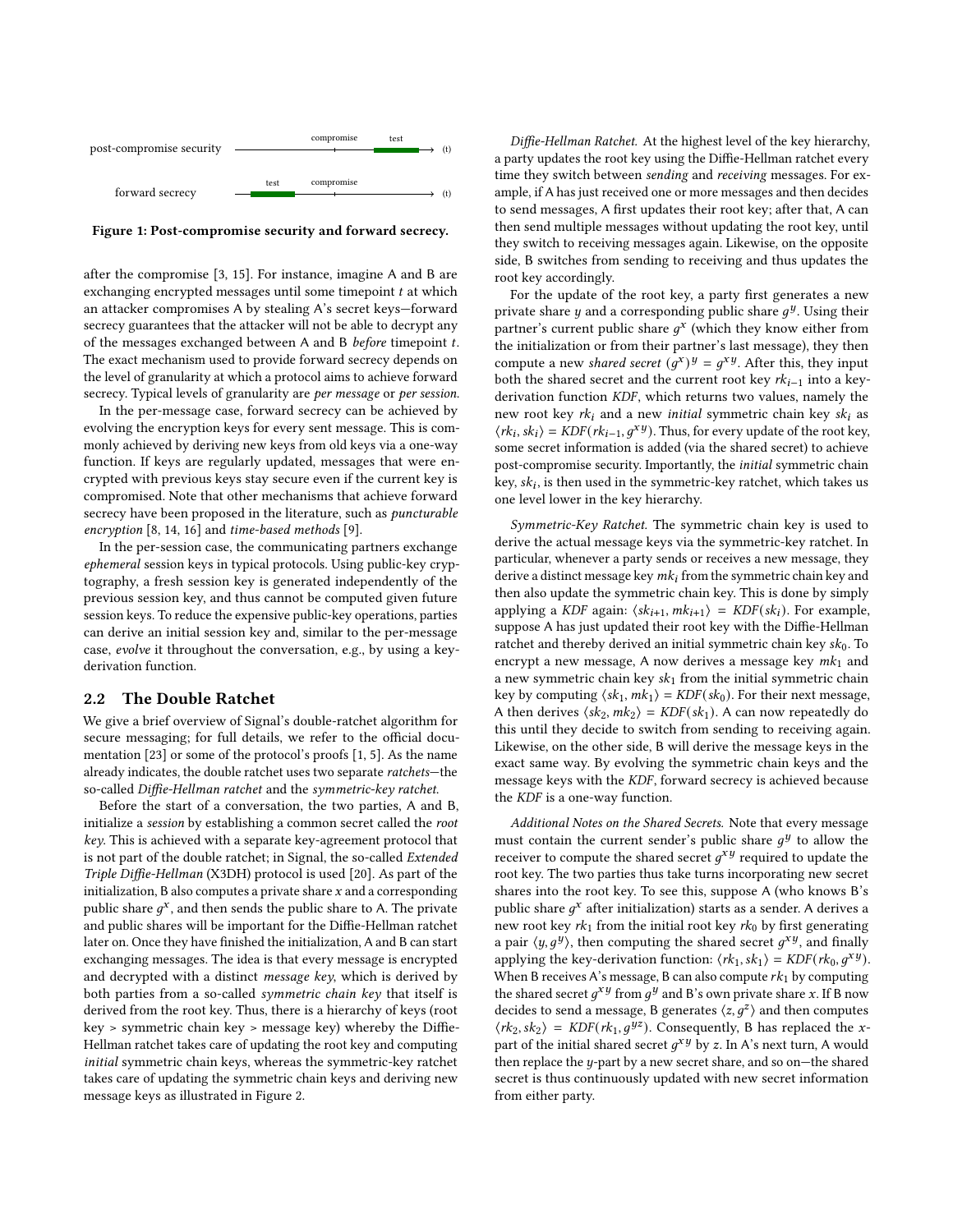<span id="page-3-0"></span>

Figure 2: Key structure of the double ratchet during a conversation. Left: Evolution of the keys. Right: A's view of the conversation ( $E(m)_{mk}$  denotes the encryption of message m with message key mk). All keys can be computed by both participants, allowing the receiver to decrypt messages encrypted by the sender. Whenever participants switch the roles of sender and receiver, they update the root key  $rk$  with the Diffie-Hellman ratchet. The symmetric-key ratchet computes a new symmetric chain key sk and a new message key mk whenever a new message is sent.

Note that the mechanism we have described here, where exactly one public share is appended to messages, is the one used by the official double-ratchet algorithm of the Signal protocol. With this mechanism, if an attacker compromises the full state of a victim, it learns the victim's private share, meaning that at least one round of back-and-forth between the honest communication parties is required to heal the channel (since the attacker does then not know the new private share). The Wickr messenger performs more aggressive ratcheting, making the parties exchange more than one public share per message. This has a number of security implications: the messages sent by the victim will be immediately private as long as a fresh pair of shares is sampled at encryption time. However, the messages received by the victim are not immediately private, because the attacker knows the pre-shared share pairs exchanged before compromise. The time required for healing after compromise then depends on the exact protocol specification—Wickr does not explicitly specify this parameter in their technical white paper [\[18\]](#page-12-13) or on their website [\(https://wickr.com/\)](https://wickr.com/).

In theory, the double ratchet enables strong security guarantees: even if the full state with the identity key is compromised, the protocol can regain security. In practice, the security of the (identity key) storage varies widely: from secure storage on modern phones to substantially less secure storage on older hardware (as used in poorer regions) or desktop clients.

## <span id="page-3-1"></span>2.3 Related Work on Clone Detection

After a compromise, if the attacker becomes active and impersonates the victim, there is a chance that their actions create discord with those of the victim. This discord could be identified and then used to notify the victim that there was a clone attack. The existing proven solutions in clone detection use exactly this idea of forcing the attacker to leave traces of their actions, assuming that the attacker does not merely eavesdrop but injects their own messages.

One way to achieve this, suggested by Yu et al. [\[29\]](#page-12-14), is with a third party that records all honest activity. The idea behind the mechanism is that both parties send certificates of their ephemeral encryption keys to an append-only log maintainer. Parties then query the log maintainer to verify the received certificates from their partner and to obtain proof that no entries of their own have been added or deleted from the log.

Suppose an attacker compromises a party and uses all existing ephemeral keys whose certificates are already published in the log. If they want to continue the impersonation they have to add their own keys to the log maintainer. This in turn leads to clone detection once the victim queries the log and detects new entries by another author. In addition, if the log maintainer is malicious, the parties can detect the maintainer's activities by "gossiping" among each other about the current status of their conversation log.

The drawback of this scheme is that the log maintainer becomes a bottleneck that requires a form of gossiping unless it is trusted. Thus, it is desirable to have a protocol that allows for clone detection without a trusted entity. Such solutions—based on counters, hashing, or commitments—were proposed by Milner et al. [\[22\]](#page-12-15).

In their counter-based mechanism, the parties store the number of messages exchanged with their partner, and append the number to each message they send. Upon receiving a message, they increment their local value and compare it with the received value. If the two numbers do not match, a detection event is raised.

In the hash-based approach, the parties—instead of counting the messages exchanged—keep a hash chain and evolve it with every message they send, using the previous value of the hash and a fresh nonce received from their partner. Again, failure to verify the received hash value with the local one will lead to detection.

Finally, in the commitment-based approach, parties tightly couple their current message with their next one by encrypting current session data with a key pair used to encrypt the next message. This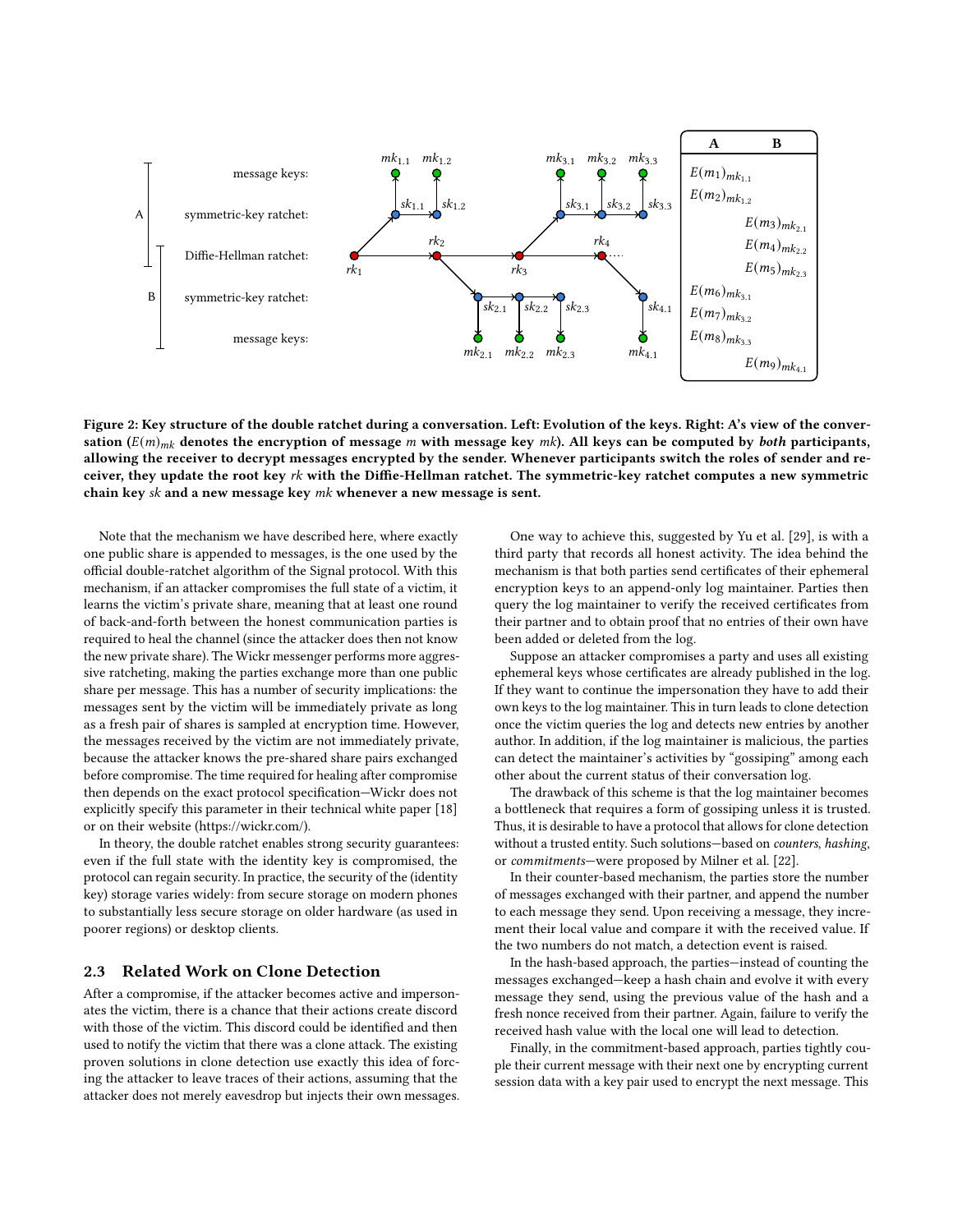encrypted session data serves as a commitment, and after successful decryption of the next message, it gets verified using the same key. If data verification fails, a clone is detected since the partner broke its commitment, thus deviating from normal behavior.

## 2.4 The Tamarin Prover

We use the Tamarin prover [\[21\]](#page-12-16) for proving the critical properties of our clone-detection approach in Section [4.2.](#page-10-0) Tamarin is an automated-reasoning tool for the analysis of complex security protocols. Tamarin operates on the symbolic level, meaning that bit strings are abstracted to algebraic terms. As Tamarin is particularly well-suited for modeling complex state machines with loops and evolving state, it is a natural choice for modeling our modified version of Signal's double ratchet.

To formalize a security protocol in Tamarin, we encode the protocol as a collection of multiset-rewriting rules. Once we have encoded a protocol by a set of such rules, we can specify desired properties in a guarded fragment of many-sorted first-order logic

Tamarin tries to prove the property by refuting its negation. In case Tamarin terminates, it either outputs a proof (if the statement is true) or a counterexample (if the statement is false). A proof is provided in the form of a proof tree, whereas a counterexample is provided in the form of a trace, i.e., a sequence of steps that corresponds to a possible execution of the protocol. Proofs and counter-examples can be inspected in Tamarin's GUI.

## <span id="page-4-0"></span>3 BLACK-BOX EXPERIMENT

In this section, we describe our black-box experimental analysis of a range of messaging apps. Our goal is to analyze to what degree different messaging apps offer post-compromise security in the context of full-state compromise. In general, a protocol that provides post-compromise security should be resilient to a fully active attacker that controls the network, after the involved parties have healed from compromise. Since we are performing black-box analysis, we consider a strictly weaker attacker after the healing: the attacker executes a clone of the compromised state after the healing. If a protocol does not offer security with respect to this weaker attacker, it certainly does not offer post-compromise security.

In a nutshell, we consider a situation where two parties, A and B, use a messaging app to communicate with each other until a point where B's device is cloned (amounting to full-state compromise) so that there are then two seemingly identical clones  $B_{black}$  and  $B_{evan}$ . After that, only one of the two clones,  $B_{black}$ , continues to communicate with A, until a point where the other clone,  $B_{evan}$ , takes over. Once  $B_{evan}$  has taken over, we want to answer the following questions:

- (A) Given  $B_{black}$ 's full local state at the time of cloning, can  $B_{evan}$ read any of the messages that have been exchanged between  $B_{black}$  and A?
- (B) How does the messaging app react to the cloning situation? Does it inform the parties about unusual/suspicious behavior? Are there any errors? Or does the app just continue as if nothing happened?

We would expect that a messaging app which provides post-compromise security does not leak any messages exchanged between

 $B_{\text{black}}$  and A to  $B_{\text{evan}}$ . Moreover, while not strictly implied by postcompromise security, it would improve security if the app made the parties aware of the suspicious cloning behavior. As we will see, none of the messaging apps we considered behave that way.

In the following, we first explain the exact setup of our experiment before we analyze its outcomes.

## 3.1 Experimental Setup

For our evaluation, we selected messengers that explicitly claim strong security. We distinguish between

- messengers based on the Signal library (which implements the Signal protocol),
- messengers based on custom implementations of the Signal protocol, and
- messengers based on protocols different than Signal.

Table [1](#page-5-0) gives an overview of all tested messengers, their protocols, and their version numbers. We discuss them briefly in the following.

Signal-Based Messengers (Signal, WhatsApp, Facebook, and Skype). Aside from Open Whisper System's Signal messenger, we considered three other messengers that directly interface with the Signal protocol. Namely, WhatsApp bases all communications through its service on the Signal protocol [\[28\]](#page-12-17). Moreover, Facebook Messenger and Skype have distinct features—called Secret Conversations [\[11\]](#page-12-18) and Private Conversations [\[24\]](#page-12-19), respectively—that support end-toend encryption via the Signal protocol. All messengers in this group should in theory be able to achieve the same security as Signal.

Messengers with Custom Implementations of the Signal Protocol (Viber, Wire). Viber [\[27\]](#page-12-20) and Wire [\[13\]](#page-12-21) both claim that their respective protocols are in-house implementations of the standard Signal protocol. Therefore, like the messengers from the above group, Viber and Wire should be able to match Signal's security.

Messengers Based on Other Protocols (Wickr, Olvid, Threema, and Telegram X). Wickr [\[18\]](#page-12-13), unlike all other assessed messengers, utilizes more aggressive ratcheting as discussed in Section [2.2.](#page-2-1) Olvid [\[12\]](#page-12-22) is (according to a technical talk) designed to provide forward secrecy and post-compromise security through a custom algorithm, even though the official documentation does not explicitly claim a form of post-compromise security. Finally, Threema [\[26\]](#page-12-23), and Telegram X [\[25\]](#page-12-24) do not attempt to achieve any form of postcompromise security; we included them as a form of control.

Considered Devices. We considered Android devices as well as desktop clients. Our focus was on the Android devices since most secure-messaging applications target mobile devices. To emulate these devices, we used the Genymotion Android emulator due to its powerful cloning features. All emulated devices were modeled after Google Nexus 5X devices running Android 8.0 (API 26).

We used desktop clients to assess Wickr and Wire, which provide full support for the desktop. While these messengers had mobile versions, we used the desktop clients to circumvent compatibility issues. We ran the applications on Windows 10 virtual machines created with VirtualBox. To clone a device, we cloned the entire virtual machine to duplicate the full local state. Note that for Wickr and Wire, the desktop clients can exist independently of a mobile device, as first-class devices.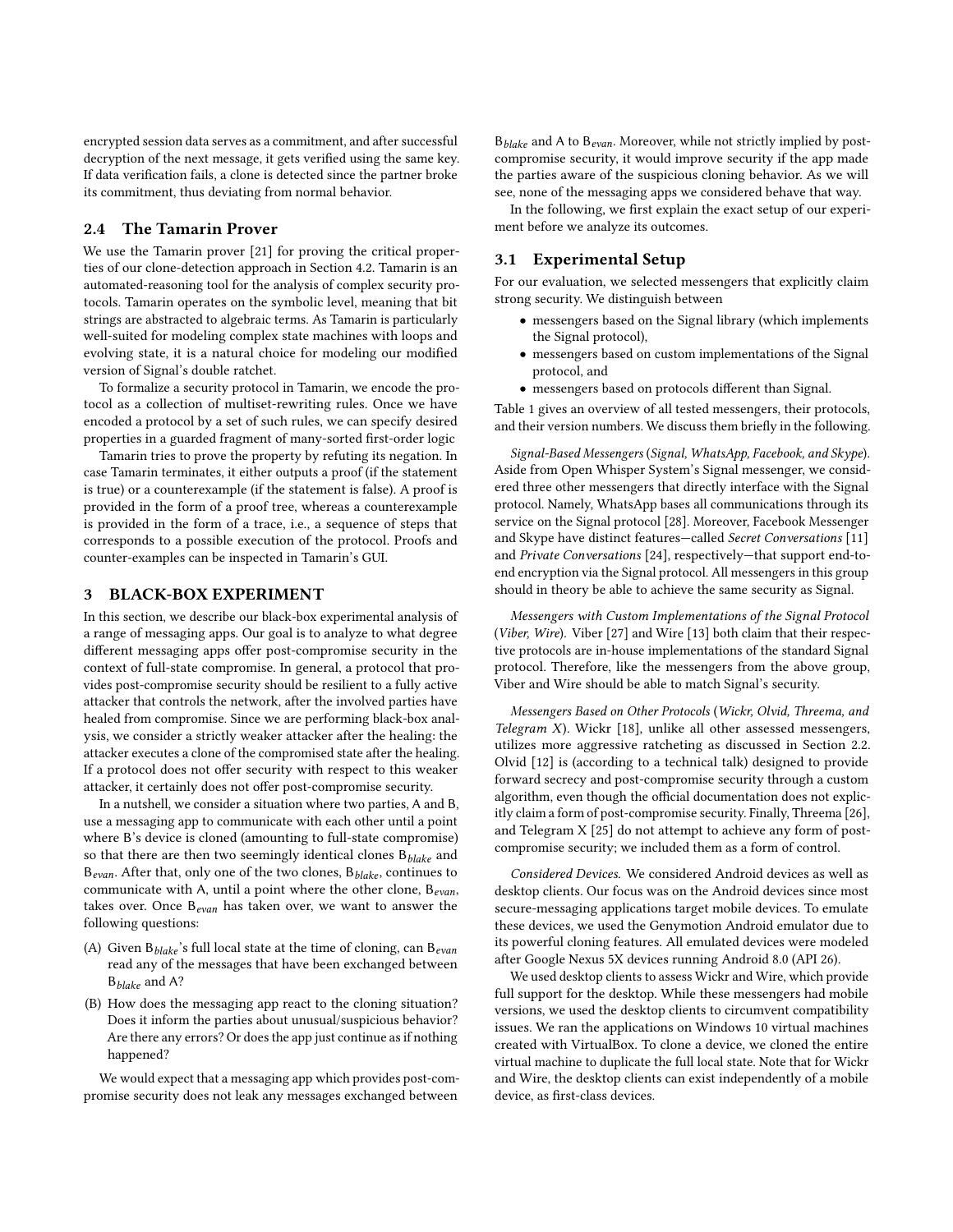<span id="page-5-0"></span>

|             | Signal Library      |             |                |             | Custom Signal Implementation |             | Other Protocols- |                       |                |                      |
|-------------|---------------------|-------------|----------------|-------------|------------------------------|-------------|------------------|-----------------------|----------------|----------------------|
|             | Signal[23]          | WhatsApp[7] | FB SC[11]      | Skype[24]   | Viber[27]                    | Wire[13]    | Wickr[18]        | Olvid <sup>[12]</sup> | Threema[26]    | Telegram X[25]       |
| Protocol    | libsignal           | libsignal   | libsignal      | libsignal   | Closed Source                | Proteus     | wickr-crvpto-c   | Closed Source         | threema-msgapi | MTProto              |
| App Version | V <sub>4.47.7</sub> | V2.19.274   | 239.1.0.17.119 | V8.53.0.104 | V11.6.3.4                    | 3.10.3138.0 | 5.38.2           | V0.7.6                | V4.11k         | $V0.22.0.1205 - x86$ |

Table 1: Tested messengers with their underlying protocols and version numbers.

<span id="page-5-1"></span>

Figure 3: Phases of our experiment. In the pre-test phase, A and B exchange messages until  $t_1$ , where B is cloned, resulting in  $B_{black}$  and  $B_{evan}$ . In the subsequent test phase,  $B_{black}$  communicates with A until  $t_2$ , where  $B_{evan}$  takes over in the post-test phase. Table [2](#page-6-0) shows which of the messages exchanged between A and  $B_{black}$  in the test phase can be decrypted by  $B_{evan}$ . Table [3](#page-7-1) summarizes how the devices of A and  $B_{evan}$  react to the messages exchanged in the post-test phase. Since we are interested in the healing behavior of apps with respect to confidentiality and authenticity, we interpret  $B_{black}$  as the honest party that potentially heals during the test phase, and interpret  $B_{evan}$  as the clone.

## 3.2 Methodology

In our experiment, we consider two communicating parties, A and B. We use the notation  $A \rightarrow B$  to denote that A sent a message to B. Moreover, given a sequence  $S$  of message exchanges, we write  $S<sup>n</sup>$  to denote that S is repeated *n* times. For example, we write  $(A \rightarrow B, B \rightarrow A)^3$  to denote that A and B sent messages back and forth three times in a row.

Our experiment consists of three phases, shown in Figure [3;](#page-5-1) we call them the pre-test phase, the test phase, and the post-test phase.

Pre-Test Phase. In the pre-test phase, we establish (for each messenger) a secure channel between the two parties, A and B. This involves registering a single device for each party with the service. After registration, we keep the default settings in all aspects except for so-called read receipts and typing indicators; the former indicate to the other party that a message has been read, the latter indicate that the other party is currently typing a message. We disabled these two features whenever possible, to prevent additional protocol messages from firing. Moreover, we made sure to grant the apps full device permissions to permit proper app function.

The timepoint  $t_0$  marks the point where device configuration is completed. After that, A and B exchange a series of messages to move the conversation to an "active" state. Specifically, these pre-test messages are of the form  $(A \rightarrow B, B \rightarrow A)^5$ .

Test Phase. The test phase begins with the cloning event at  $t_1$ . Right before the cloning event, B is blocked from the network to ensure that states of the subsequent clones do not automatically update. We clone B's device in such a way that one clone,  $B_{\text{black}}$ , joins the network while the other clone,  $B_{evan}$ , is kept inactive. This effectively mimics the continuation of the single device B, since from the outside it should appear as if just a single device left and rejoined the network. Once the cloning has been performed, A and

 $B_{black}$  exchange a few messages. These messages constitute the test *messages*, and are of the form  $(A \rightarrow B_{black}, B_{black} \rightarrow A)^5$ .

After the test messages have been exchanged, at timepoint  $t_2$ , the two clones switch status– $B_{evan}$  becomes active and  $B_{black}$  leaves the network. At this point, post-compromise security could potentially be violated if the initially-offline device were able to automatically retrieve messages from the test phase.

Post-Test Phase. In the post-test phase, A and  $B_{evan}$  conduct a final round of message exchanges. We use this phase to investigate whether or not conversation can continue after  $B_{black}$  left. For the actual message exchange, we consider four different sequences of messages:

(1) 
$$
(A \rightarrow B_{evan}, B_{evan} \rightarrow A)^5
$$

$$
(2) (B_{evan} \to A, A \to B_{evan})^5
$$

- (3)  $(A \rightarrow B_{evan}, A \rightarrow B_{evan}, B_{evan} \rightarrow A, B_{evan} \rightarrow A)^5$
- (4)  $(B_{evan} \rightarrow A, B_{evan} \rightarrow A, A \rightarrow B_{evan}, A \rightarrow B_{evan})^5$

For each case, we carry out the corresponding message-exchange pattern on the devices. Specifically, when  $B_{black}$ 's device is brought online, it is given a period of 30 seconds to allow for asynchronous update with the messaging platform. During this period, the device might receive messages from the test phase through some platformspecific mechanism whose details we are not concerned with in our black-box experiment. Note that some platforms might deliver only some (or even none) of the messages from the test phase to  $B_{\text{black}}$ . After this period, we capture the application-level behavior of both parties.

Before we discuss the results of our experiment, we want to highlight that the methodology of our experiment is guided by the double-ratchet's design, meaning that we set up conditions under which the double ratchet should provide post-compromise security and then test if this is indeed the case. The reader might want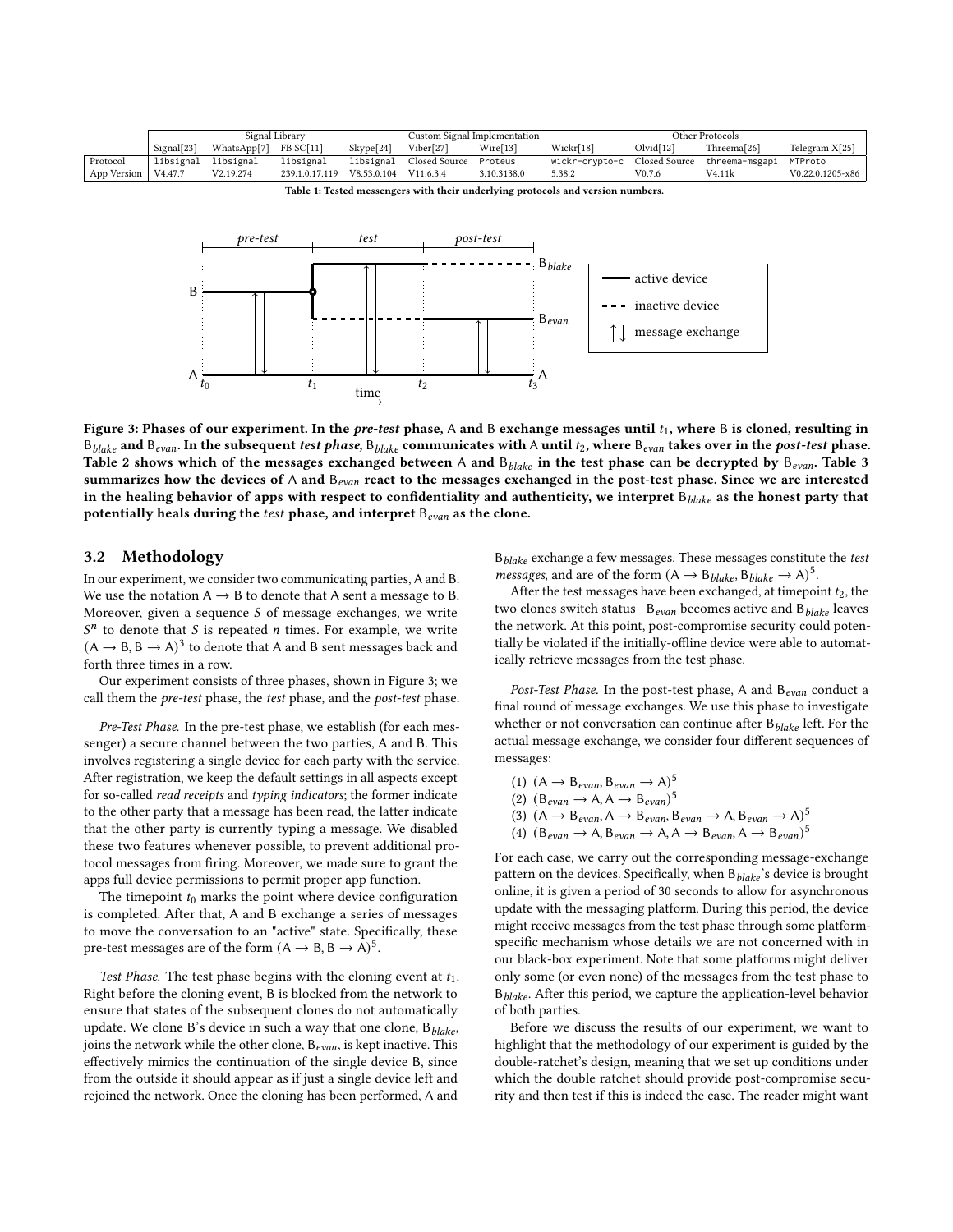<span id="page-6-0"></span>

|           |               |                                             | Message Number |                |   |                |   |
|-----------|---------------|---------------------------------------------|----------------|----------------|---|----------------|---|
|           |               |                                             | 1              | $\overline{2}$ | 3 | $\overline{4}$ | 5 |
|           |               | $\bar{A} \rightarrow B_{black}$             |                |                |   |                |   |
|           | Signal        | $B_{blacke} \rightarrow A$                  |                |                |   |                |   |
|           | WhatsApp      | $\overline{A} \rightarrow B_{black}$        |                |                |   |                |   |
| Signal    |               | $B_{blacke} \rightarrow A$                  |                |                |   |                |   |
| Library   | Facebook SC   | $A \rightarrow B_{blacke}$                  | Х              | x              | x | x              | x |
|           |               | $B_{blacke} \rightarrow A$                  | ✓              |                |   |                |   |
|           | Skype PC      | $\overline{A} \rightarrow B_{\text{black}}$ | х              |                |   |                |   |
|           |               | $B_{blacke} \rightarrow A$                  |                |                |   |                |   |
|           | Viber<br>Wire | $A \rightarrow B_{blacke}$                  |                |                |   |                |   |
| Custom    |               | $B_{black} \rightarrow A$                   |                |                |   |                |   |
| Signal    |               | $\overline{A} \rightarrow B_{black}$        | Х              | x              |   |                |   |
|           |               | $B_{blacke} \rightarrow A$                  | ✓              |                |   |                |   |
|           | Wickr         | $\overline{A} \rightarrow B_{black}$        | x              | x              | x | х              | х |
|           |               | $B_{blacke} \rightarrow A$                  |                |                |   |                |   |
|           | Olvid         | $A \rightarrow B_{blacke}$                  |                |                |   |                |   |
| Other     |               | $B_{blacke} \rightarrow A$                  |                |                |   |                |   |
| Protocols | Threema       | $\overline{A} \rightarrow B_{black}$        |                |                |   |                |   |
|           |               | $B_{blacke} \rightarrow A$                  | ✓              |                |   |                |   |
|           | Telegram X    | $A \rightarrow B_{blacke}$                  | Х              | x              | x | х              | х |
|           |               | $B_{blacke} \rightarrow A$                  | Х              | х              | Х | Х              | х |

Table 2: Messages from the test phase. During the test phase, A and  $B_{black}$  exchange messages. Afterwards, the attacker  $B_{evan}$  activates the clone. For each message from the test phase,  $\checkmark$  denotes that the attacker  $B_{evan}$  does not obtain it, and  $\chi$  denotes that the attacker learns it.

to keep this in mind when interpreting the results of the experiment, especially regarding Olvid and Wickr—two messengers that are designed to provide post-compromise security under possibly different conditions.

## 3.3 Results

As already mentioned, we are interested in the answers to the following two questions:

- (A) Can  $B_{evan}$  read any of the messages that have been exchanged between  $B_{black}$  and A in the test phase?
- (B) How does a messaging app react to the cloning situation?

For question (A), the outcome of our experiment is summarized in Table [2.](#page-6-0) The results can be grouped into four categories:

- (1) Full Protection. For some messengers, namely Signal, WhatsApp, Viber, Olvid, and Threema, all messages exchanged in the test phase remain secure. In contrast to the other messengers in that group, Threema does not use a double-ratchet-based algorithm, nor does it provide a mechanism (such as an asynchronous ratchet) to enforce post-compromise security—this shows that messengers can protect from coarse-grained adversaries with limited technical proficiency (i.e., high-level access to the platform) without complex asynchronous ratcheting.
- (2) Near-Full Protection. Skype PC and Wire offer near-full protection—all messages except the first one (Skype PC) or the first two (Wire) from A to  $B_{black}$  stay protected. Both messengers use double-ratchet-based cryptography, which should theoretically protect all messages except for the very first message from the

test phase. Wire does not protect the second message from A to  $B_{black}$ , which contradicts its theoretical level of security.

- (3) One-Sided Protection. Facebook Secret Conversations and Wickr offer what we call one-sided protection: A's messages to  $B_{black}$ are leaked to  $B_{evan}$ , but  $B_{black}$ 's messages to A remain secure. In Wickr's case, a batch of public-key secrets is known to either party at any given time, as mentioned in Section [2.2.](#page-2-1) With this information, it is feasible that  $B_{evan}$  had all public-key shares from A and thus could decrypt one side of the test phase messages. Interestingly, while Facebook's Secret Conversations interfaces with the Signal library directly [\[11\]](#page-12-18), it does not achieve post-compromise security.
- (4) No Protection. Telegram X is the only messenger where all messages are leaked to the attacker. We expected this, because Telegram's MTProto algorithm makes no attempt to provide post-compromise security. However, as we have seen, a number of platforms without advanced mechanisms for achieving post-compromise security can still protect against an attacker restricted to UI-access. Uncovering the reasons for this security gap may positively influence messaging-protocol design.

Post-Compromise Behavior. The second question (B) of our experiment concerns the behavior of the messengers in the post-test phase. It turns out that the various messengers react in different ways to the cloning event and the respective message exchange from the test phase. A summary of their behavior is given in Table [3.](#page-7-1) We remark that the post-compromise behavior of messaging apps is unrelated to the post-compromise-security property—this section explores whether the messaging channel is usable after a cloning attack. We can distinguish three different kinds of behavior, which are the same for all four types of message exchanges:

- (1) No Protection and no Detection: Permit Communication Without Errors. WhatsApp, Facebook Secret Conversations, Viber, Telegram X, Threema, and Wickr allow A and  $B_{evan}$  to send and receive messages in the post-test phase, without exhibiting any errors or showing any error messages. From the participants' point of view (through the user-interface) it is undetectable that any form of unusual behavior has occurred.
- (2) Partial Protection or Detection. When using Signal, Olvid, or Wire, A and  $B_{evan}$  seem able to send and receive messages in the post-test phase, but there are errors about which the messengers alert them explicitly.

In particular, in Signal, when a sender (either A or  $B_{evan}$ ) sends a message to the other party, then the receiver's app will just display the message "Bad encrypted message". Thus, while the message is blocked, the sender is not informed.

Wire behaves similarly to Signal: sent messages lead to corresponding receipt notifications on the sender side, but the receiver cannot decrypt the messages and instead is shown the error message "A message from [A|B] was not received" together with an error code and a link that says "Reset session".

Finally, Olvid is different from the others in that its protection is one-sided. Messages sent from  $B_{evan}$  are not received by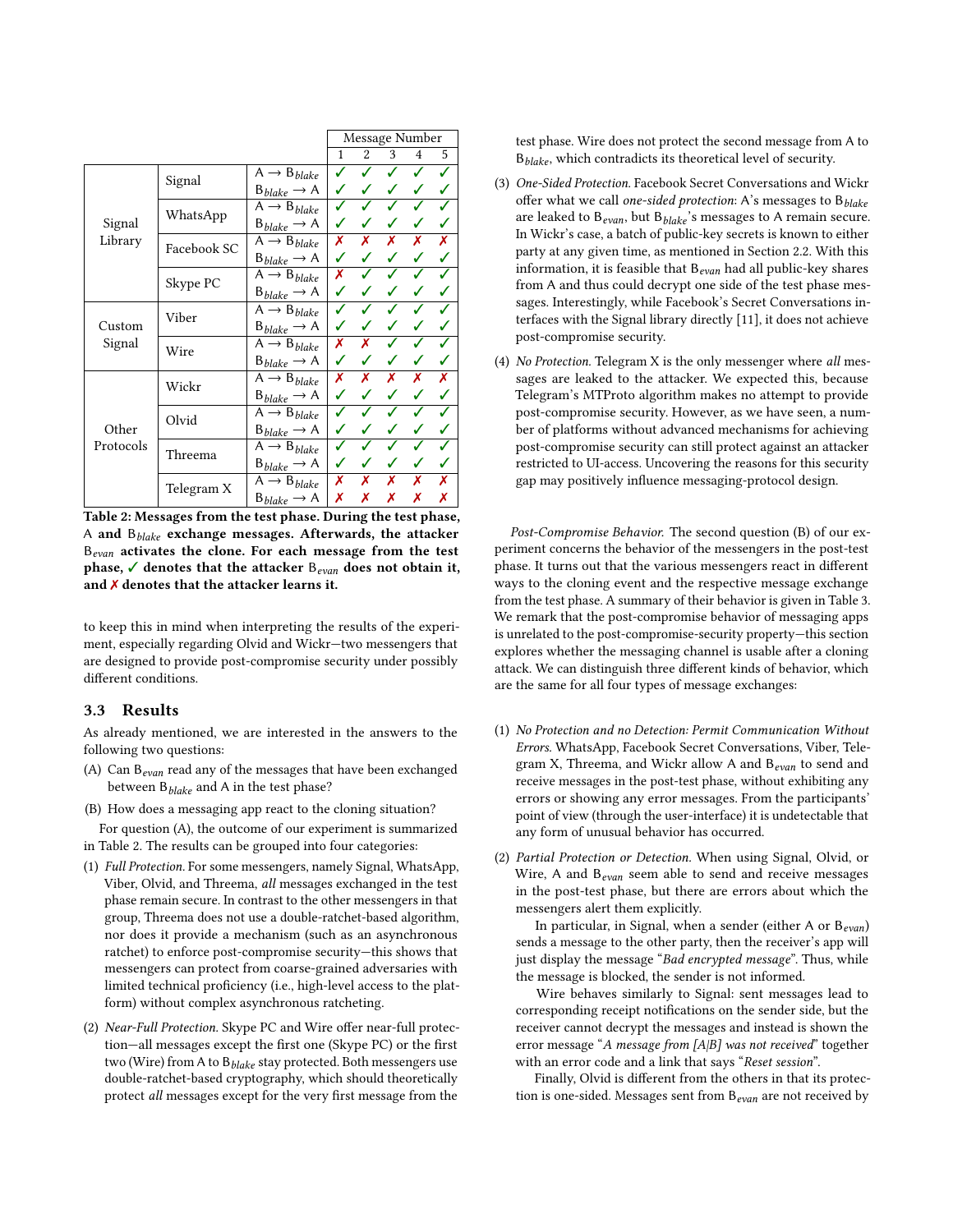<span id="page-7-1"></span>

|           |             |                                     | Post-Compromise |      |      |  |
|-----------|-------------|-------------------------------------|-----------------|------|------|--|
|           |             | Blocked?                            | Error msg?      |      |      |  |
|           |             |                                     |                 | Send | Recv |  |
|           |             | $A \rightarrow B_{evan}$            |                 |      |      |  |
|           | Signal      | $B_{evan} \rightarrow A$            |                 |      |      |  |
|           | WhatsApp    | $A \rightarrow B_{evan}$            | Х               |      |      |  |
| Signal    |             | $B_{evan} \rightarrow A$            | Х               |      |      |  |
| Library   | Facebook SC | $A \rightarrow B_{evan}$            | Х               |      |      |  |
|           |             | $B_{evan} \rightarrow A$            | Х               |      |      |  |
|           | Skype PC    | $A \rightarrow B_{evan}$            | ✓               |      |      |  |
|           |             | $B_{evan} \rightarrow A$            |                 |      |      |  |
|           | Viber       | $\overline{A} \rightarrow B_{evan}$ | Х               |      |      |  |
| Custom    |             | $B_{evan} \rightarrow A$            | Х               |      |      |  |
| Signal    | Wire        | $A \rightarrow B_{evan}$            | ✓               |      |      |  |
|           |             | $B_{evan} \rightarrow A$            |                 |      |      |  |
|           | Wickr       | $A \rightarrow B_{evan}$            | Х               |      |      |  |
|           |             | $B_{evan} \rightarrow A$            | Х               |      |      |  |
|           | Olvid       | $A \rightarrow B_{evan}$            | Х               |      |      |  |
| Other     |             | $B_{evan} \rightarrow A$            | ✓               |      |      |  |
| Protocols | Threema     | $A \rightarrow B_{evan}$            | Х               |      |      |  |
|           |             | $B_{evan} \rightarrow A$            | Х               |      |      |  |
|           | Telegram X  | $\overline{A} \rightarrow B_{evan}$ | Х               |      |      |  |
|           |             | $B_{evan} \rightarrow A$            | Х               |      |      |  |

Table 3: Post-compromise behavior based on messages from the post-test phase. After a test phase during which A and  $B_{black}$ heal, subsequent communication between A and the attacker  $\mathbb{B}_{evan}$  should become impossible.

The "blocked?" column indicates whether communication is indeed blocked as expected. If the communication is blocked, the next two columns indicate whether the sender and recipient obtain information in this case. Here, ✓ indicates that the sender respectively receiver see an error message.

A, and B<sub>evan</sub>'s device does not display corresponding receipt notifications; however, messages sent from A are still received by  $B_{evan}$ , and A's device shows corresponding receipt notifications.

(3) Full Protection and Detection: Halt Communication with Errors. Skype Private Conversations is unique in that it terminates communication between A and  $B_{evan}$ , and shows an error message on both devices: right after A attempts to send the first message to  $B_{evan}$ , Skype will show A the message "Private conversation ended. Send a new invitation to resume your private conversation with B", also  $B_{evan}$  will see the analogous message "Private" conversation ended. Send a new invitation to resume your private conversation with A".

#### 3.4 Analysis

Our experiment shows that messaging apps behave differently upon compromise of one of the parties. Two aspects are particularly relevant in our work—the secrecy of messages sent and received after the compromise, and the ability of the apps to detect the clone activity and to notify the parties that suspicious activity took place.

We would expect messengers using the Signal protocol library (Signal, WhatsApp, Facebook SC and Skype PC) to behave in the same way with respect to the secrecy of messages in the test phase. However, as it turns out, they span into three different groups.

Signal and WhatsApp protect all messages in the test phase, as expected from the double ratchet's post-compromise security.

Skype PC provides the protection of all messages except for the first message sent from A to  $B_{black}$ . A possible reason for this is that no healing has happened at the point when  $B_{evan}$  takes over (i.e., the root key has not been updated via the Diffie-Hellman ratchet); therefore, the first message A sends to  $B_{black}$  (and which is later received by  $B_{evan}$ ) is exactly what  $B_{evan}$  expects.

The most surprising behavior of Signal-based apps is that of Facebook SC, where the clone,  $B_{evan}$ , can decrypt all messages sent from A to  $B_{black}$ . For this to happen, either  $B_{evan}$  would have to compute the same ratcheting steps as  $B_{black}$  to generate the exact same sequence of shared secrets (which happens with negligible probability), or A would have to re-encrypt the messages for  $B_{evan}$ , by using a previous state or by implicitly restarting the conversation. We conjecture that this is due to an implicit restart of the session, after which old messages are re-encrypted and sent again.

Differences can also be observed when it comes to the apps' reactions to the clone behavior. The most drastic reaction is that of Skype PC, which completely halted the communication in the posttest phase. In contrast, Facebook SC, WhatsApp, and Viber—which are also Signal-based—continue as if nothing happened. Continuing the conversation in the post-test phase without any errors would require a mechanism that resynchronizes the states of the communicating partners. This indicates that having the parties desynchronized is deemed a normal situation by these apps, which would explain why no suspicious activity is flagged. Clearly, these apps are sacrificing security for usability.

Skype's approach is the more secure solution, though it might lose on the usability end. However, it would be desirable if parties could be notified of the reason why the conversation is not private anymore, thus explicitly detecting possible clones.

Signal ranges somewhere between Skype PC and the other Signalbased apps: Even though the conversation seemingly continues from the perspective of the sender, none of the messages can be decrypted. The parties are therefore implicitly forced to restart the conversation without an explicit explanation what went wrong.

As we show next, security and usability can be reconciled in a better way, by equipping the double ratchet with a sound clonedetection mechanism that makes no false or vague claims.

#### <span id="page-7-0"></span>4 PROPOSED IMPROVEMENT

As we have seen, existing messaging apps do not achieve the security guarantees offered in theory by their underlying protocols. In particular, they do not achieve post-compromise security in practice. Many of these apps rely on the Signal protocol, which has at its core the well-known double ratchet algorithm, which combines Diffie-Hellman secret sharing with key chains based on key-derivation functions (which in practice are hash functions).

In theory, the double ratchet evolves the key chains of both the sender and the receiver after every exchanged message, to compute for each message a distinct message key that is used for encryption on the sender side and for decryption on the receiver side. Thus, for every sender key chain of one party, there is a corresponding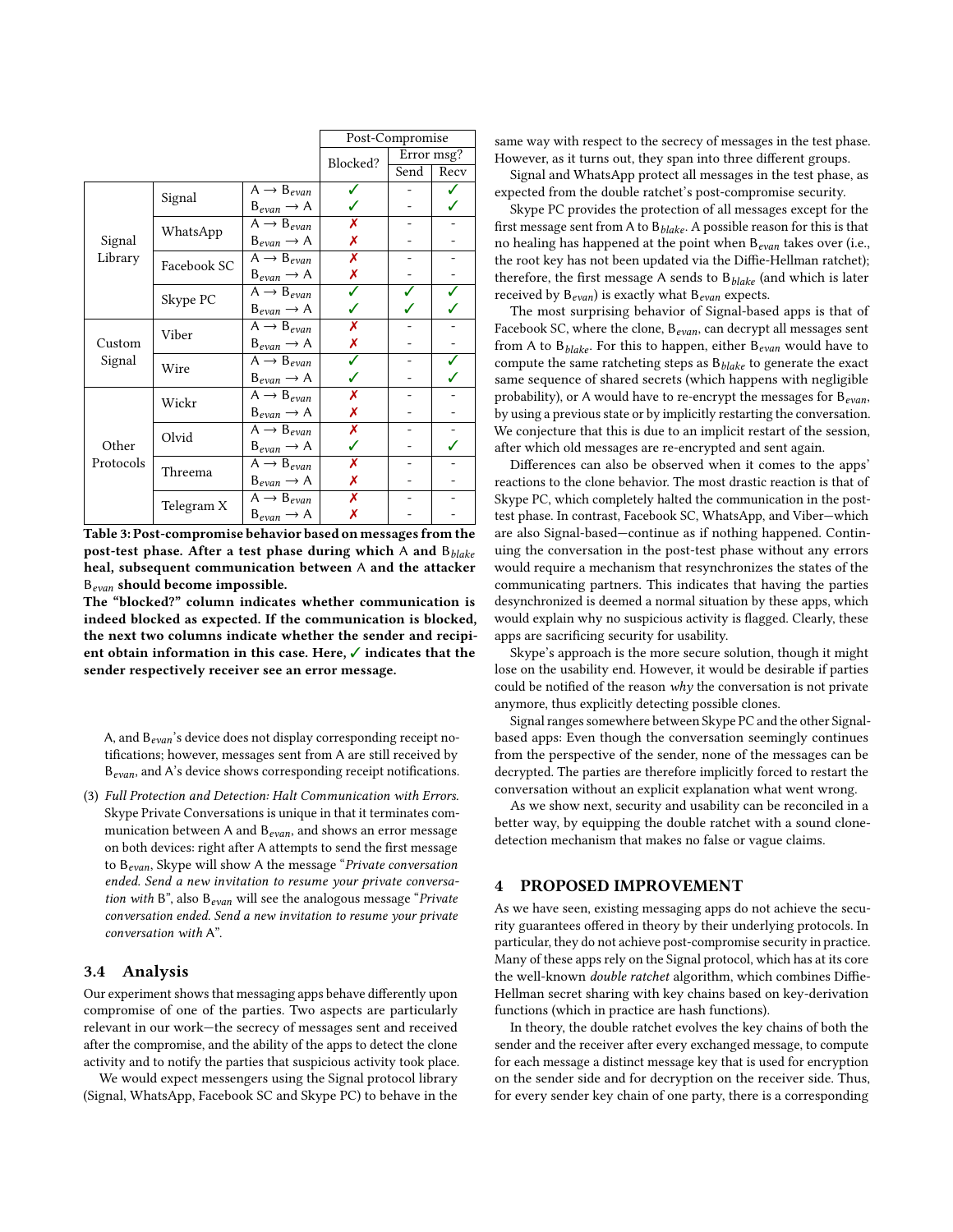receiver key chain of the other party. For example, when A sends messages  $m_1, \ldots, m_5$  to B, A starts out with a message key  $K_1$  for encrypting  $m_1$  and then successively evolves their sender key chain to compute the message keys  $K_2, \ldots, K_5$  for the subsequent messages  $m_2, \ldots, m_5$ . On the receiver side, B evolves the receiver key chain accordingly to decrypt the messages sent by A.

In the context of our cloning experiment, the following should therefore happen in theory: In the test phase, B's first clone,  $B_{black}$ , evolves the key chains according to the messages exchanged with A, whereas  $B_{evan}$  (who is offline during the test phase) does not evolve the key chains at all. Once the test phase is over, the key chains of  $B_{evan}$  and A are then desynchronized, meaning that an error should occur once  $B_{evan}$  and A try to exchange messages.

Since our experiment shows that most apps do not behave that way, it appears that there is a mismatch between the double ratchet's specification and its actual implementations in messaging apps. We conjecture that this mismatch is the result of an accepted trade-off between security and error tolerance. Unfortunately, this increased error tolerance provides an attacker with increased capabilities, opening the door for clone attacks that, as we have seen, violate post-compromise security. Whereas in theory, an app should be able to detect the suspicious behavior caused by cloning a device, this is often not the case in practice.

Possible Causes of Desynchronization Errors. In reality, errors which manifest themselves in the form of unexpected message keys used for encryption and decryption—can have very natural reasons. Usually, they are the result of desynchronization errors based on so-called state loss, which causes a device to incorrectly update its internal state, i.e., the part of memory relevant to the correct functioning of an app. The internal state contains important information such as secret keys used in the key chains. State loss can therefore lead to the desynchronization of the key chains maintained by the sender and the receiver, resulting in unexpected behavior. From discussions with developers, we find that for global user bases, two kinds of state loss occur in practice:

- Total-state loss is the event where a party completely erases any previous secret values. A typical cause of total-state loss is the loss of a device, leading its owner to reinstall the messaging app on a new device. Similar situations occur when a device is wiped and reinstalled.
- Single-state loss is the event where a party sends a message and then fails to update its local state due to hardware malfunction, e.g., because the state update is not properly propagated to persistent memory. When the party then tries to send a new message, it uses its previous state to derive the (old) key and thus continues its key chain from there. This event is much less likely than the first, but can occur for older soft- and hardware used in impoverished regions.

<span id="page-8-0"></span>Tolerating State Loss Violates Post-Compromise Security. The tolerance of state loss can increase the usability of a messaging app by allowing users to continue their communication, but this increased usability can violate post-compromise security. A simple example is an app that tolerates total-state loss: Suppose A and B are communicating with each other, and then B's device is cloned by the attacker; assume that A and B heal afterwards. This should imply the clone is

locked out again. However, the attacker could then pretend to have suffered from total-state loss and thus reinitialize its state with A to communicate with A. If then at some point the original B tries to send a message to A, the message cannot be decrypted by A, which could in turn lead A to reinitialize with the original B. This means that the attacker was able to impersonate B by injecting their own messages and eavesdropping on A's messages, and they could in fact even do this repeatedly without being detected, even though A and B healed. This violates post-compromise security.

Combining Error Tolerance with Clone Detection. As we cannot achieve post-compromise security if we want to tolerate certain forms of state loss, a trade-off between error tolerance and security is inevitable. We therefore aim for a protocol that tolerates state loss while still being able to perform sound clone detection. Here, by sound we mean that the protocol only indicates cloning behavior if there was indeed cloning behavior; in other words, there should be no false positives. This allows a messaging app to respond to the cloning activity in a proper way, informing the users and possibly taking further measures to achieve secure communication again.

In the following section, we present a modified version of Signal's double ratchet that achieves exactly that, but before we present our protocol, we first want to highlight a few important subtleties that are involved with clone detection in the presence of state loss.

Why State Loss Breaks Existing Approaches for Clone Detection. There exist various clone-detection solutions (see Section [2.3\)](#page-3-1). However, as none of these mechanisms consider the occurrence of state loss, they can falsely identify honest actions as actions of a clone.

For instance, in the log maintainer approach discussed in Section [2.3,](#page-3-1) a party that appends an entry to the log but fails to record it locally would detect a clone upon requesting a proof of extension from the log. The same holds for the other mechanisms, where failure to register one message exchange leads to detection. The following would happen in each protocol upon single-state loss:

- (1) counter-based: the same counter would be reused when sending the next message,
- (2) hash-based: the hash value would not be evolved correctly,
- (3) commitment-based: the party would fail to remember the commitment it made.

Clone detection can get even more involved when, for instance, both parties repeatedly suffer from single-state loss. We thus require an approach that can deal with these problems.

## 4.1 Concrete Proposal

We propose a slight modification of Signal's double ratchet that is able to detect clones in the presence of both single-state loss and total-state loss: We add to every message a message counter and a message authentication code (MAC) computed via a special key, which we call the epoch key. In the original double ratchet (see Section [2\)](#page-1-0), whenever two parties start a communication session, they first agree on a root key (in Signal, via the X3DH protocol), which is then updated subsequently to evolve the key chains for sending and receiving messages. We define the epoch key ek to be a hash of this root key, i.e., given a root key  $rk$  and a hash function h, the epoch key is  $h(rk)$ .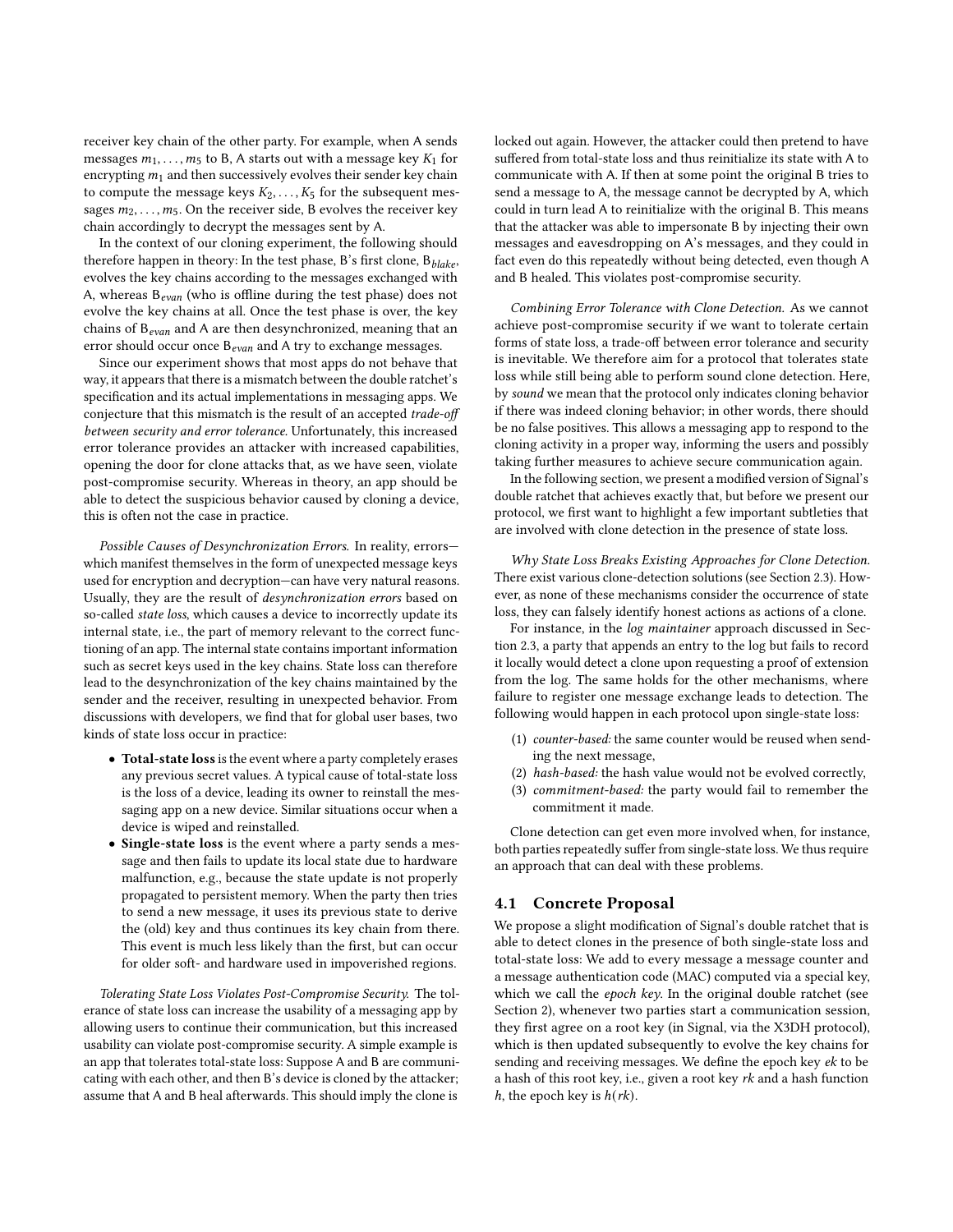When two parties start a communication session, they both compute the epoch key and additionally initialize two counters—the send counter and the receive counter—to the value 0. Now, whenever a party sends a message, it appends its send counter as well as a MAC of the message computed with the epoch key. Upon receipt of a message with send counter  $n$ , the receiver does two things:

- (1) it verifies the MAC with the epoch key, and
- <span id="page-9-1"></span>(2) it checks if the send counter  $n$  of the message is greater than or equal to its own receive counter; if so, it sets its receive counter to  $n$ .

If the MAC verification or the counter check fails, the receiver concludes that its supposed communication partner must have been cloned. Note the receiver does not indicate whether the current message was sent by a clone of its supposed partner or by the partner itself; all it knows is that the partner must have been cloned. Figure [4](#page-9-0) shows an example trace of our protocol.

As we will show, the combination of message counters and the MAC suffices not only to guarantee the soundness of our approach (lack of false positives) but also allows us to detect a large class of cloning activities. On the other hand, completeness of detection (lack of false negatives) is not achievable even in the simpler scenario with no state loss [\[22\]](#page-12-15). Due to space constraints, we illustrate the limitations of detection with concrete examples in Appendix [A.](#page-14-1)

The use of an incrementing counter implies that the soundness of our approach depends on the loss-less, in-order delivery of messages, which could, for instance, be guaranteed by adding a buffer. It should be mentioned though that (as noted by Alwen et al. [\[1\]](#page-11-0)) the addition of a buffer can introduce complications.

<span id="page-9-2"></span>Ideas Behind the Approach. The intuitive ideas behind using the message counters and the MAC are as follows: By adding a message counter to each message, we allow the receiver to track the last counter it received from its partner—it does so by setting its receive counter to  $n$  for every received counter in Step [2](#page-9-1) above. Thus, if a message with a lower message counter arrives, the receiver can conclude that something must have gone wrong, because if there were only one party sending messages, this party would not send an old message counter. Notice that we deliberately allow message counters that are equal to the current receive counter to cover the case where the other party has suffered from single-state loss and thus sent the same message counter twice in a row.

The message counters alone, however, are not sufficient for guaranteeing soundness, which is why we need the MAC computed with the epoch key: Suppose A has exchanged a few messages with  $B_{black}$  until a point where A's receive counter and  $B_{black}$ 's send counter both have the value  $n$ . At that point,  $B_{black}$ 's device is cloned and the clone,  $B_{evan}$ , pretends to have suffered from totalstate loss. Then, as discussed on Page [4,](#page-8-0) A might reinitialize with  $B_{evan}$ , meaning that they reset their send and receive counters to 0 and compute a new epoch key from the new root key.

The clone  $B_{evan}$  can then exchange messages with A. Now, as long as  $B_{black}$  doesn't send any messages to A, the clone,  $B_{evan}$ , will be able to communicate with A without A noticing anything unusual. However, if  $B_{black}$  then sends a message to A, the cloning behavior will be detected by A, because the MAC of  $B_{black}$ 's message cannot be verified as  $B_{black}$  is still using an old epoch key. Had A just checked if the message counter sent by  $B_{black}$  (which still has

<span id="page-9-0"></span>

Figure 4: Example trace of our proposed protocol. Differences to the original double-ratchet algorithm are highlighted in blue. A appends to their original message their current send counter  $sc_{A,i}$  and a MAC  $M_{ek}(c_i)$ , computed with their epoch key ek, of the ciphertext. When B receives the message, B detects a clone if (a) the MAC does not verify with B's epoch key  $ek$ , or (b) the counter is lower than B's current receive counter  $rc_{B,i}$ . Otherwise, B updates their receive counter and (a) decrypts the message with their current state (normal message), or, if this fails, (b) decrypts the message with their previous state (single-state loss), or, if this fails too, (c) asks A to send the message again (potential attack or honest message, see Example [4.1\)](#page-10-1).

the value  $n+1$ ) was lower than A's current receive counter, A might have concluded that  $n + 1$  was greater than their current receive counter and thus A wouldn't have detected a clone. Verification of the MAC with the epoch key thus serves as an additional measure to deal with total-state loss.

Our approach adds minimal overhead to the original double ratchet: Each message is extended by just two additional fields—the message counter and the MAC. For example, a message-counter field of 32 bits (allowing to count up to more than 4 billion messages) and a 256 bit MAC add an overhead of 288 bits, or 36 bytes, amounting to three short English words encoded in UTF-16. The space requirements for storing the two counters and the epoch key on devices are also negligible. Our approach is thus much less costly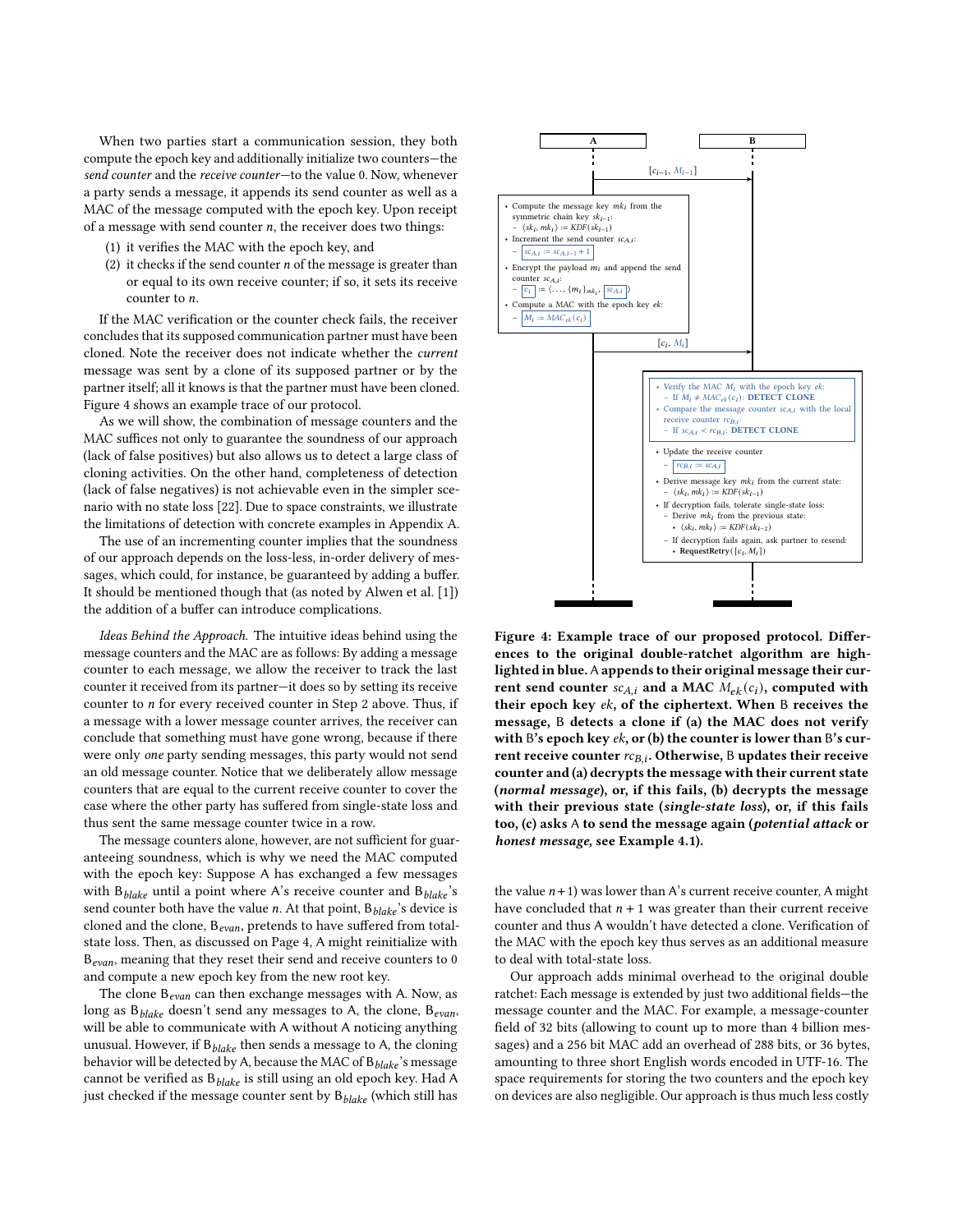than, e.g., storing all previous message keys to compare newly arrived messages against them. Such an approach would have the additional drawback that it allows an attacker to decrypt all old messages once it obtained access to the keys stored on a device.

Additional Considerations. One could reasonably question the necessity of adding the message counters and the MAC instead of just detecting clones based on whether received messages can be encrypted with the current message key of the receiver chain. After all, an honest (non-cloned) party should anyhow encrypt messages with the right message key, and if it does not, there must have been a clone, right? The following example shows that this seemingly intuitive approach would lead to the unsound detection of clones. In the example, keep in mind that whenever a party sends a message right after it received a message, it evolves its root-key chain and uses the new root key to derive a message key for the new message:

<span id="page-10-1"></span>Example 4.1. Suppose A evolves their root-key chain to send a new message to B, but then suffers from single-state loss and thus forgets that the root-key chain has evolved. When B then receives A's message, B uses A's new public key (which is part of their message) to also evolve the root-key chain and decrypt the encrypted portion of A's message. Usually, A and B would now both have the same root key, but since A forgot theirs, the root keys of A and B don't match. Now B decides to respond to A by sending a new message. B thus evolves the root-key chain again to derive a new message key to encrypt the message. When A then receives this message, the message cannot be decrypted, but if A concluded that B's device must have been cloned, A would be wrong.

In the above example, B's message will contain a valid MAC (computed with the epoch key) and a message counter that is greater than A's current receive counter. Our approach would thus behave as expected and not detect any cloning behavior. Example traces of how parties synchronize after single-state loss and total-state loss, as well as clone detection, can be found in Appendix [A.](#page-13-0) We next present a formal analysis of our proposed algorithm.

#### <span id="page-10-0"></span>4.2 Formal Analysis

The goal of our analysis is to create a faithful formal model of our modified double ratchet and to prove the soundness of our proposed clone-detection mechanism using the Tamarin prover. Our model consists of 21 rewriting rules as well as 20 different lemmas (stating, for instance, crucial invariants) that we proved in order to obtain our main statement, which says that whenever an honest user detects that its partner has been cloned, the partner has indeed been cloned. As it is impossible to discuss the entire model within the restricted space of this submission, we focus on a general overview as well as on critical modeling decisions. We uploaded our formal model (including all lemmas and their corresponding proofs as well as documentation to reproduce our results) to the GitHub repository [https://github.com/dr-clone-detection/model.](https://github.com/dr-clone-detection/model)

Overview of the Model. We allow an unbounded number of users that can create unique bidirectional communication channels with other users. Once a user has established a communication channel with a particular partner, that channel is uniquely identified by a so-called user thread. This means that a single user can start an unbounded number of user threads in general, but only one user thread per communication partner. Once a pair of users has established such a channel, they can initialize (and later reinitialize) a session with each other.

The initialization allows them to establish secret keys—in particular the root key of the double ratchet—and to start exchanging messages with each other. As we focus on the double ratchet and not on the initialization protocol (which, in Signal's case is X3DH) we just modeled an abstract initialization consisting of three rewriting rules. The only assumption underlying the initialization procedure is that a pair of users cannot perform two or more initializations with each other in parallel. As part of the initialization, the users derive the epoch key for the clone-detection mechanism (by applying a hash function to the root key) and initialize their send counters to 1 and their receive counters to 0.

After the initialization, one of the users (the initiator) is ready to start sending messages while its partner (the responder) can receive these messages. As defined by the double ratchet, they can then take turns, switching between sending and receiving messages. Whenever a user switches from sending to receiving, it performs a ratcheting step of the Diffie-Hellman ratchet to compute a new public key and in particular a new root key. Moreover, when a user sends or receives multiple messages in a row, it evolves its sender or receiver key chain accordingly by performing ratcheting steps of the symmetric-key ratchet. All this is modeled by dedicated rewriting rules that take care of sending and receiving messages and accordingly updating a user's state.

Clone-Detection Mechanism. We incorporated our clone-detection mechanism by forcing a sending user to update its send counter and to append this send counter along with a MAC computed with the epoch key to every message. The receiver takes care of updating its receive counter with every received message. To detect clones, we added dedicated receiver rules that can be executed when either the MAC of a message is invalid or the receive counter is lower than a user's current receive counter.

State Loss. To capture single-state loss and total-state loss, we added two additional rewriting rules: In the single-state loss case, the rule defines that a user sends a message (like it would do in a normal sender rule), but instead of updating its local state (by evolving its key chains and updating its send counter), it doesn't alter the state at all. In the total-state loss case, a user can (at any point in time, and not just when sending a message) forget its whole state. From that point on, the user suffering from state loss can do nothing else than reinitialize with its partner.

Attacker Capabilities. The attacker in our model can at any point in time take the current state of a user and clone the state. We modeled this with a dedicated rule that takes all the relevant state (e.g., the root key, symmetric chain key, etc.) of a given user thread and spawns a new user thread, which can then act like a normal user and send messages to the communication partner associated with the user thread. This means that the attacker's capabilities, after cloning a user thread, are restricted to the capabilities of a normal user. This models the assumption that the attacker really just cloned a device and then used a messaging app through its user interface. We modeled this by replacing the usual In and Out facts—offered by Tamarin to model an attacker who can control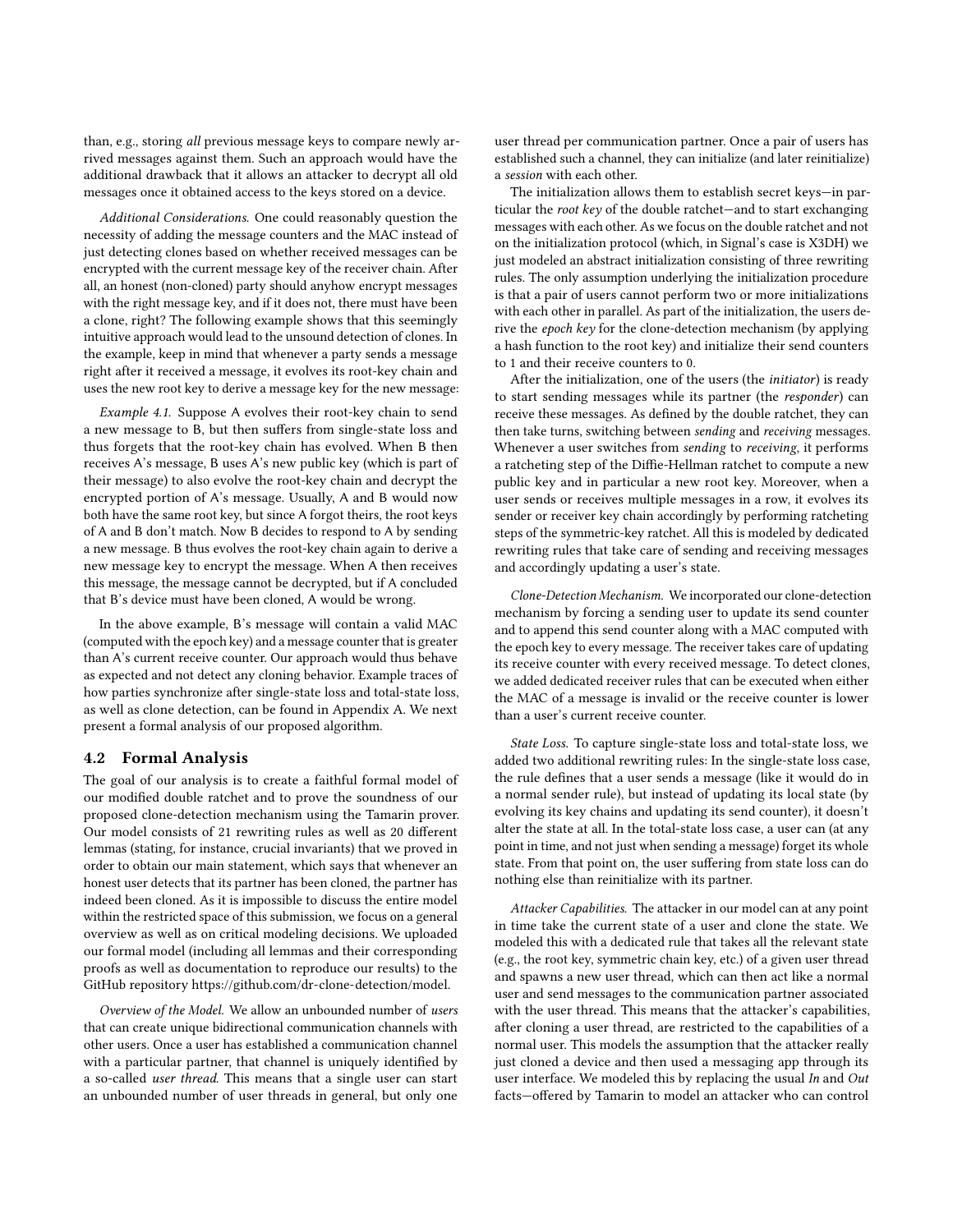the network by intercepting or altering general messages on the network—with dedicated Send and Receive rules. We thus also used typed messages in the Receive facts, because the attacker is anyhow not able to create arbitrary messages.

Finally, note that once a user has been cloned, its partner is unable to distinguish between messages received from the original user and messages received from the attacker. As discussed earlier, the only restriction is that the messages sent by one user thread must arrive in the order they were sent. This applies only to user threads and not to users: It is possible that a user thread of user  $B_{black}$  first sends a message, and then the attacker thread of  $B_{black}$ 's clone  $B_{evan}$  sends a message, but  $B_{evan}$ 's message arrives first.

Methodology. Our main statement intuitively says that whenever an honest party (i.e., a party that itself is not a clone) claims that its communication partner was a clone, then the partner must indeed have been cloned at an earlier point in time. In guarded first-order logic, the statement reads as follows:

∀ userThread user partner epochKey rcvCtr key t1.

(DetectClone(userThread, user, partner, rcvCtr, messageMAC)@t1∧

 $\neg \exists t_2. t_2 < t_1 \land \text{CloneUser}(user, partner) \textcircled{a} t_2)$ 

 $\Rightarrow \exists t_3. t_3 < t_1 \wedge$  CloneUser(partner, user)@t<sub>3</sub>

As already mentioned, formally proving this seemingly simple statement with Tamarin required us to prove 19 additional lemmas. The main idea behind our proof strategy was to distinguish between two cases that lead a user to detect that its partner was cloned:

- (1) the partner sends a message with an invalid MAC, or
- (2) the partner sends a message with a message counter that is lower than the user's current receive counter.

Apart from lemmas that state several invariants and fine-grained properties useful for both cases, we then proceeded as follows.

In the case of an invalid MAC, we proved that honest users always know the current epoch key of a communication session and therefore never send an invalid MAC. Thus, if our supposed partner sends an invalid MAC, the partner must have been cloned.

In the case of the message counters, we proved (by induction) that within a single communication session, honest users always send messages with monotonically increasing message counters. Thus, if a user receives a message counter that is too low, the monotonicity property is violated, meaning that the partner must have been cloned. Note here that the message counters might not increase strictly monotonically due to single-state loss. Note also that message counters do not increase monotonically across sessions, as the initialization of new sessions resets the message counters .

Summary of the Analysis. All 20 lemmas of our formal model can be proved automatically by Tamarin in around 26 minutes on an 8-core machine with 30GB of memory; this, however, required extensive fine-tuning and tweaking of the heuristics for several lemmas. The lemma that took by far the most time (around 19 minutes) is the above-mentioned lemma stating that message counters increase monotonically. The reason why it takes Tamarin so long to prove this lemma is because it has to consider all possible combinations of rewriting rules that refer to message counters, which leads to a quadratic blow-up in the number of rules.

Our analysis guarantees that under the assumptions outlined in the beginning of this section, our approach is sound, meaning that it does not yield false positives. As our approach can deal with cloning events from earlier sessions (due to the MAC computed with the epoch key) as well as with cloning events from the current session (due to the message counters), it detects a large range of cloning events. Note that a completeness statement like, if a partner was cloned, the mechanism will detect it cannot hold, as it cannot be guaranteed in general that a clone is distinguishable from the original user. We discuss this in more detail in Appendix [A.](#page-14-1)

Finally, as our protocol is a simple extension of Signal's double ratchet, we believe that our formal model can serve as an excellent foundation for other work that aims at formally analyzing the double ratchet with the Tamarin prover.

#### <span id="page-11-2"></span>5 CONCLUSIONS

We have shown that many popular messaging apps do not provide the security guarantees offered by their underlying protocols. In particular, we demonstrated that in practice, cloning a device can lead to surprising behavior that violates post-compromise security.

A likely reason for this unexpected reduced security is that the app developers made a trade-off between security and usability, tolerating some forms of desynchronization based on state loss. As we have demonstrated, such a trade-off is inevitable, as full postcompromise security has to be given up if state loss is tolerated.

We identified two typical forms of state loss: single-state loss and total-state loss. The former usually happens when a device sends a message but then fails to update its state accordingly (e.g., failed write/flush) and thus forgets that it sent the message. The latter happens, for instance, when a user loses their device and thus reinstalls an app on a new device, which leads to a loss of all formerly established secrets.

To reconcile security and usability, we then presented a securemessaging protocol—a modified version of Signal's double ratchet that offers a sound and simple approach for clone detection. Our approach, which is based on message counters and message authentication codes, enables users to detect cases where their supposed communication partner has been cloned, thus allowing them to react accordingly—for instance, by re-establishing secret keys with their partner via a secure channel, or for security-savvy users, generating a new identity key.

To prove the soundness of our approach, we constructed a formal model of our protocol using the automated-reasoning tool Tamarin. The main result of our analysis states that whenever our clonedetection mechanism indicates to a party that its partner has been cloned, then that partner has indeed be cloned. This formal analysis should increase the trust in our protocol, thus making it a more secure approach than simple ad-hoc mechanisms. As discussed in work on usable security [\[17\]](#page-12-26), users might have trouble interpreting error messages. Further study is thus required to find usable ways of properly incorporating our clone-detection approach into apps' user interfaces.

## REFERENCES

- <span id="page-11-0"></span>[1] Joël Alwen, Sandro Coretti, and Yevgeniy Dodis. 2019. The Double Ratchet: Security Notions, Proofs, and Modularization for the Signal Protocol. In EUROCRYPT (1) (Lecture Notes in Computer Science), Vol. 11476. Springer, 129–158.
- <span id="page-11-1"></span>[2] Mihir Bellare, Asha Camper Singh, Joseph Jaeger, Maya Nyayapati, and Igors Stepanovs. 2017. Ratcheted encryption and key exchange: The security of messaging. In Annual International Cryptology Conference. Springer, 619–650.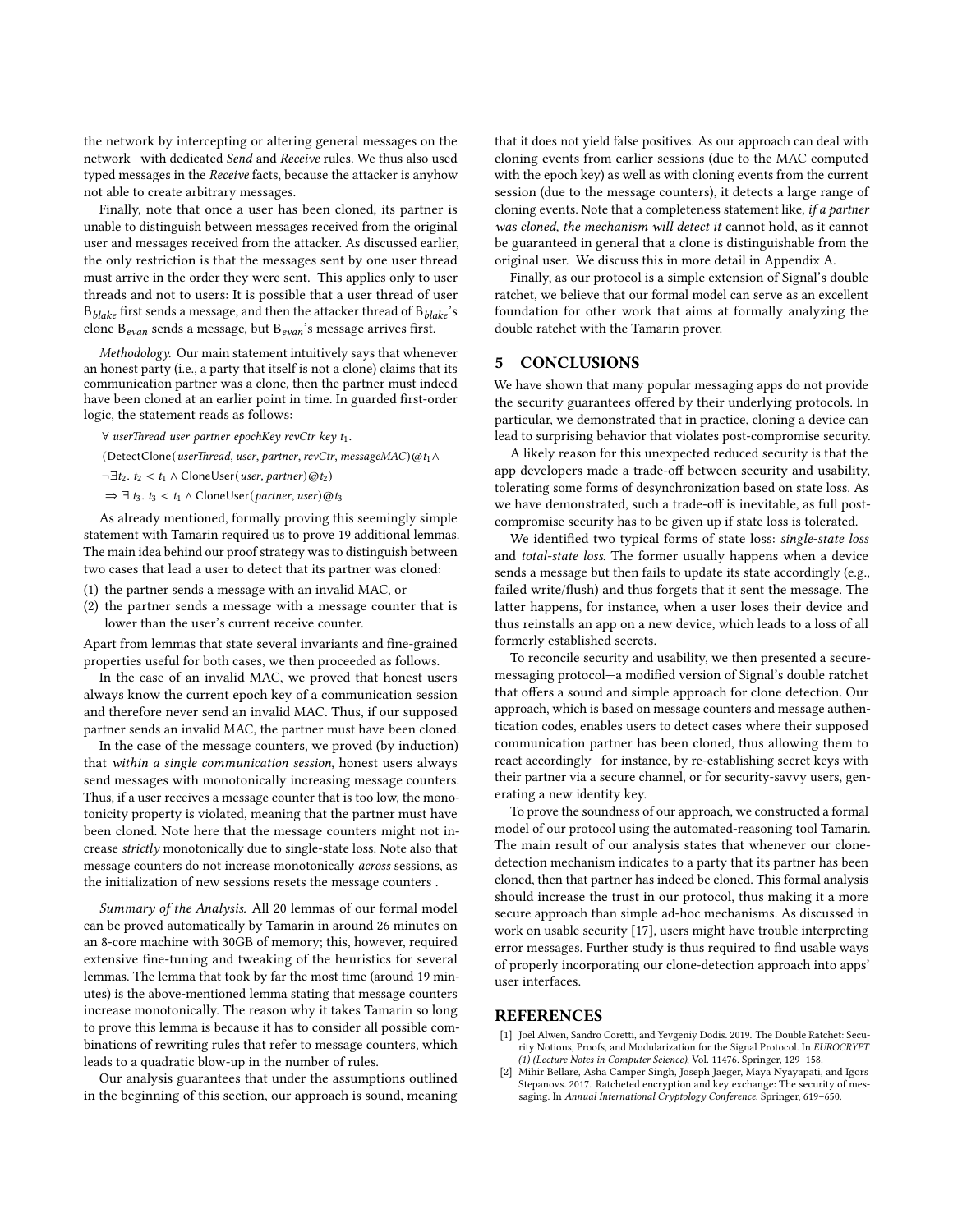- <span id="page-12-6"></span>[3] Colin Boyd, Anish Mathuria, and Douglas Stebila. 2020. Protocols for Authentication and Key Establishment, Second Edition. Springer. [https://doi.org/10.1007/978-](https://doi.org/10.1007/978-3-662-58146-9) [3-662-58146-9](https://doi.org/10.1007/978-3-662-58146-9)
- <span id="page-12-2"></span>[4] Andrea Caforio, F. Betül Durak, and Serge Vaudenay. 2019. On-Demand Ratcheting with Security Awareness. IACR Cryptology ePrint Archive 2019 (2019), 965.
- <span id="page-12-3"></span>[5] Katriel Cohn-Gordon, Cas J. F. Cremers, Benjamin Dowling, Luke Garratt, and Douglas Stebila. 2017. A Formal Security Analysis of the Signal Messaging Protocol. In EuroS&P. IEEE, 451–466.
- <span id="page-12-1"></span>[6] Katriel Cohn-Gordon, Cas J. F. Cremers, and Luke Garratt. 2016. On Postcompromise Security. In IEEE 29th Computer Security Foundations Symposium, CSF 2016, Lisbon, Portugal, June 27 - July 1, 2016. IEEE Computer Society, 164–178. <https://doi.org/10.1109/CSF.2016.19>
- <span id="page-12-25"></span>[7] Josh Constine. 2018. WhatsApp hits 1.5 billion monthly users. \$19b? not so bad. [https://techcrunch.com/2018/01/31/whatsapp-hits-1-5-billion-monthly](https://techcrunch.com/2018/01/31/whatsapp-hits-1-5-billion-monthly-users-19b-not-so-bad)[users-19b-not-so-bad.](https://techcrunch.com/2018/01/31/whatsapp-hits-1-5-billion-monthly-users-19b-not-so-bad) accessed: 2020-05-02.
- <span id="page-12-8"></span>[8] David Derler, Tibor Jager, Daniel Slamanig, and Christoph Striecks. 2018. Bloom filter encryption and applications to efficient forward-secret 0-RTT key exchange. In Annual International Conference on the Theory and Applications of Cryptographic Techniques. Springer, 425–455.
- <span id="page-12-11"></span>[9] Mohammad Sadeq Dousti and Rasool Jalili. 2015. Forsakes: A forward-secure authenticated key exchange protocol based on symmetric key-evolving schemes. Advances in Mathematics of Communications 9, 4 (2015), 471–514.
- <span id="page-12-4"></span>[10] F Betül Durak and Serge Vaudenay. 2019. Bidirectional asynchronous ratcheted key agreement with linear complexity. In International Workshop on Security. Springer, 343–362.<br>[11] Facebook. 2017.
- <span id="page-12-18"></span>Messenger Secret Conversations, Technical Whitepaper. [https://fbnewsroomus.files.wordpress.com/2016/07/messenger-secret](https://fbnewsroomus.files.wordpress.com/2016/07/messenger-secret-conversations-technical-whitepaper.pdf)[conversations-technical-whitepaper.pdf.](https://fbnewsroomus.files.wordpress.com/2016/07/messenger-secret-conversations-technical-whitepaper.pdf) Accessed: 2020-05-02.
- <span id="page-12-22"></span>[12] Matthieu Finiasz and Thomas Baignères. 2019. Security Model of Mobile Messaging Apps. [https://olvid.io/assets/slides/2019-06-12%20Olvid%20-%20GDR%](https://olvid.io/assets/slides/2019-06-12%20Olvid%20-%20GDR%20S%C3%A9curit%C3%A9%20Informatique.pdf) [20S%C3%A9curit%C3%A9%20Informatique.pdf.](https://olvid.io/assets/slides/2019-06-12%20Olvid%20-%20GDR%20S%C3%A9curit%C3%A9%20Informatique.pdf) accessed: 2019-12-03.
- <span id="page-12-21"></span>[13] Wire Swiss GmbH. 2018. Wire Security Whitepaper. [https://wire-docs.wire.com/](https://wire-docs.wire.com/download/Wire+Security+Whitepaper.pdf) [download/Wire+Security+Whitepaper.pdf.](https://wire-docs.wire.com/download/Wire+Security+Whitepaper.pdf) accessed: 2020-05-02.
- <span id="page-12-9"></span>[14] Matthew D Green and Ian Miers. 2015. Forward secure asynchronous messaging from puncturable encryption. In 2015 IEEE Symposium on Security and Privacy. IEEE, 305–320.
- <span id="page-12-7"></span>[15] Christoph G. Günther. 1989. An Identity-Based Key-Exchange Protocol. In Advances in Cryptology - EUROCRYPT '89, Workshop on the Theory and Application of of Cryptographic Techniques, Houthalen, Belgium, April 10-13, 1989, Proceedings (Lecture Notes in Computer Science), Vol. 434. Springer, 29–37. [https:](https://doi.org/10.1007/3-540-46885-4_5)

[//doi.org/10.1007/3-540-46885-4\\_5](https://doi.org/10.1007/3-540-46885-4_5)

- <span id="page-12-10"></span>[16] Felix Günther, Britta Hale, Tibor Jager, and Sebastian Lauer. 2017. 0-RTT key exchange with full forward secrecy. In Annual International Conference on the Theory and Applications of Cryptographic Techniques. Springer, 519–548.
- <span id="page-12-26"></span>[17] Amir Herzberg and Hemi Leibowitz. 2016. Can Johnny finally encrypt?: evaluating E2E-encryption in popular IM applications. In Proceedings of the 6th Workshop on Socio-Technical Aspects in Security and Trust, STAST 2016, Los Angeles, CA, USA, December 5, 2016, Gabriele Lenzini, Giampaolo Bella, Zinaida Benenson, and Carrie E. Gates (Eds.). ACM, 17–28.<https://doi.org/10.1145/3046055.3046059>
- <span id="page-12-13"></span>[18] Chris Howell, Tom Leavy, and Joël Alwen. 2017. Wickr's Messaging Protocol. [https://wickr.com/wickrs-messaging-protocol/.](https://wickr.com/wickrs-messaging-protocol/) accessed: 2019-08-16.
- <span id="page-12-5"></span>Joseph Jaeger and Igors Stepanovs. 2018. Optimal channel security against fine-grained state compromise: the safety of messaging. In Annual International Cryptology Conference. Springer, 33–62.
- <span id="page-12-12"></span>[20] Moxie Marlinspike and Trevor Perrin. 2016. The X3DH Key Agreement Protocol. [https://signal.org/docs/specifications/x3dh/.](https://signal.org/docs/specifications/x3dh/) accessed: 2019-08-12.
- <span id="page-12-16"></span>[21] Simon Meier, Benedikt Schmidt, Cas Cremers, and David A. Basin. 2013. The TAMARIN Prover for the Symbolic Analysis of Security Protocols. In CAV (Lecture Notes in Computer Science), Vol. 8044. Springer, 696–701.
- <span id="page-12-15"></span>[22] Kevin Milner, Cas Cremers, Jiangshan Yu, and Mark Ryan. 2017. Automatically detecting the misuse of secrets: Foundations, design principles, and applications. In 2017 IEEE 30th Computer Security Foundations Symposium (CSF). IEEE, 203–216.
- <span id="page-12-0"></span>[23] Trevor Perrin and Moxie Marlinspike. 2016. The Double Ratchet Algorithm. [https://signal.org/docs/specifications/doubleratchet/.](https://signal.org/docs/specifications/doubleratchet/) accessed: 2019-08-12.
- <span id="page-12-19"></span>[24] Skype. 2018. Skype Private Conversation, Technical white paper. [https://az705183.vo.msecnd.net/onlinesupportmedia/onlinesupport/media/](https://az705183.vo.msecnd.net/onlinesupportmedia/onlinesupport/media/skype/documents/skype-private-conversation-white-paper.pdf) [skype/documents/skype-private-conversation-white-paper.pdf.](https://az705183.vo.msecnd.net/onlinesupportmedia/onlinesupport/media/skype/documents/skype-private-conversation-white-paper.pdf) Accessed: 2020-05-02.
- <span id="page-12-24"></span>[25] Telegram. 2019. End-to-End Encryption, Secret Chats. [https://core.telegram.org/](https://core.telegram.org/api/end-to-end) [api/end-to-end.](https://core.telegram.org/api/end-to-end) Accessed: 2020-05-02.
- <span id="page-12-23"></span>[26] Threema. 2019. Threema. Cryptography Whitepaper. [https://threema.ch/press](https://threema.ch/press-files/cryptography_whitepaper.pdf)[files/cryptography\\_whitepaper.pdf.](https://threema.ch/press-files/cryptography_whitepaper.pdf) Accessed: 2020-05-02.
- <span id="page-12-20"></span>[27] Viber. 2019. Viber Encryption Overview. [https://www.viber.com/app/uploads/](https://www.viber.com/app/uploads/viber-encryption-overview.pdf) [viber-encryption-overview.pdf.](https://www.viber.com/app/uploads/viber-encryption-overview.pdf) accessed: 2020-05-02.
- <span id="page-12-17"></span>[28] WhatsApp. 2017. WhatsApp Encryption Overview. Technical white paper. [https:](https://www.whatsapp.com/security/WhatsApp-Security-Whitepaper.pdf) [//www.whatsapp.com/security/WhatsApp-Security-Whitepaper.pdf.](https://www.whatsapp.com/security/WhatsApp-Security-Whitepaper.pdf) Accessed: 2020-05-02.
- <span id="page-12-14"></span>[29] Jiangshan Yu, Mark Ryan, and Cas Cremers. 2017. Decim: Detecting endpoint compromise in messaging. IEEE Transactions on Information Forensics and Security 13, 1 (2017), 106–118.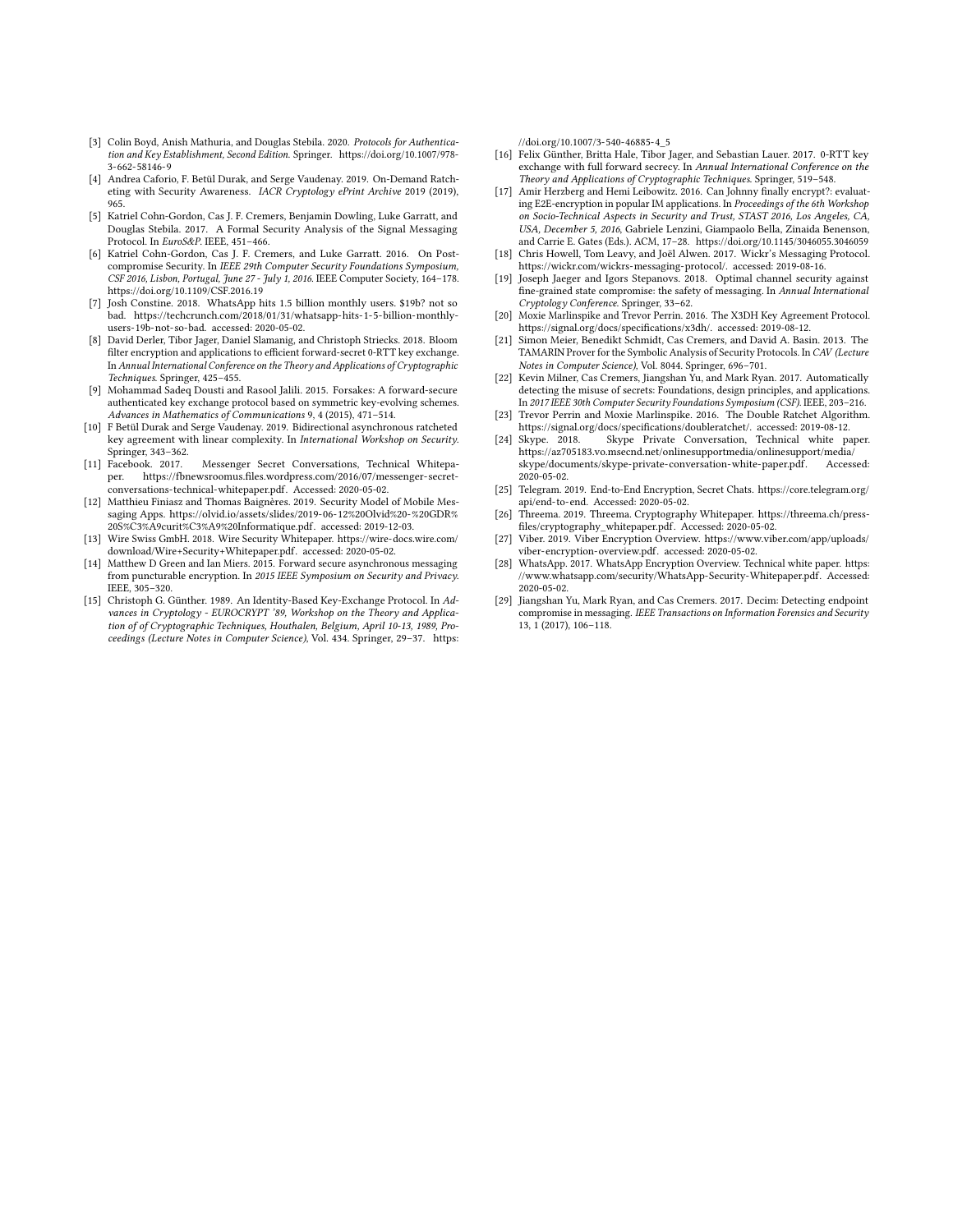## <span id="page-13-0"></span>A EXAMPLE TRACES

In this appendix, we provide example traces to illustrate how our proposed version of Signal's double-ratchet algorithm functions during resynchronization procedures and clone detection.

In Figure [5,](#page-13-1) we show an example trace in which a clone is detected. In Figure [6,](#page-13-2) we show an example trace for recovering from single-state loss. Similarly, we show in Figure [7](#page-14-2) an example trace for recovering from a total-state loss.

<span id="page-13-1"></span>

<span id="page-13-2"></span>

Figure 5: Example trace of clone detection.  $B_{black}$ 's state gets compromised after sending message  $m_i$ .  $\mathbf{B}_{\textit{black}}$  continues the conversation with  $A$  exhanging  $n$  more message until the attacker  $B_{evan}$  becomes active and injects a message of its own. A detects a clone, since the counter received  $sc_{B,i+1}$  is smaller than the local counter  $rc_{A,i+n}$ 

Figure 6: Example trace of the parties synchronizing after A had single-state loss. A sends message 4, B receives the message and updates their state. A has single-state loss after sending the message, thus it will perform the same computations to send the next message. B receives again, detects singlestate loss and computes the message key from the previous state, synchronizing again with A.